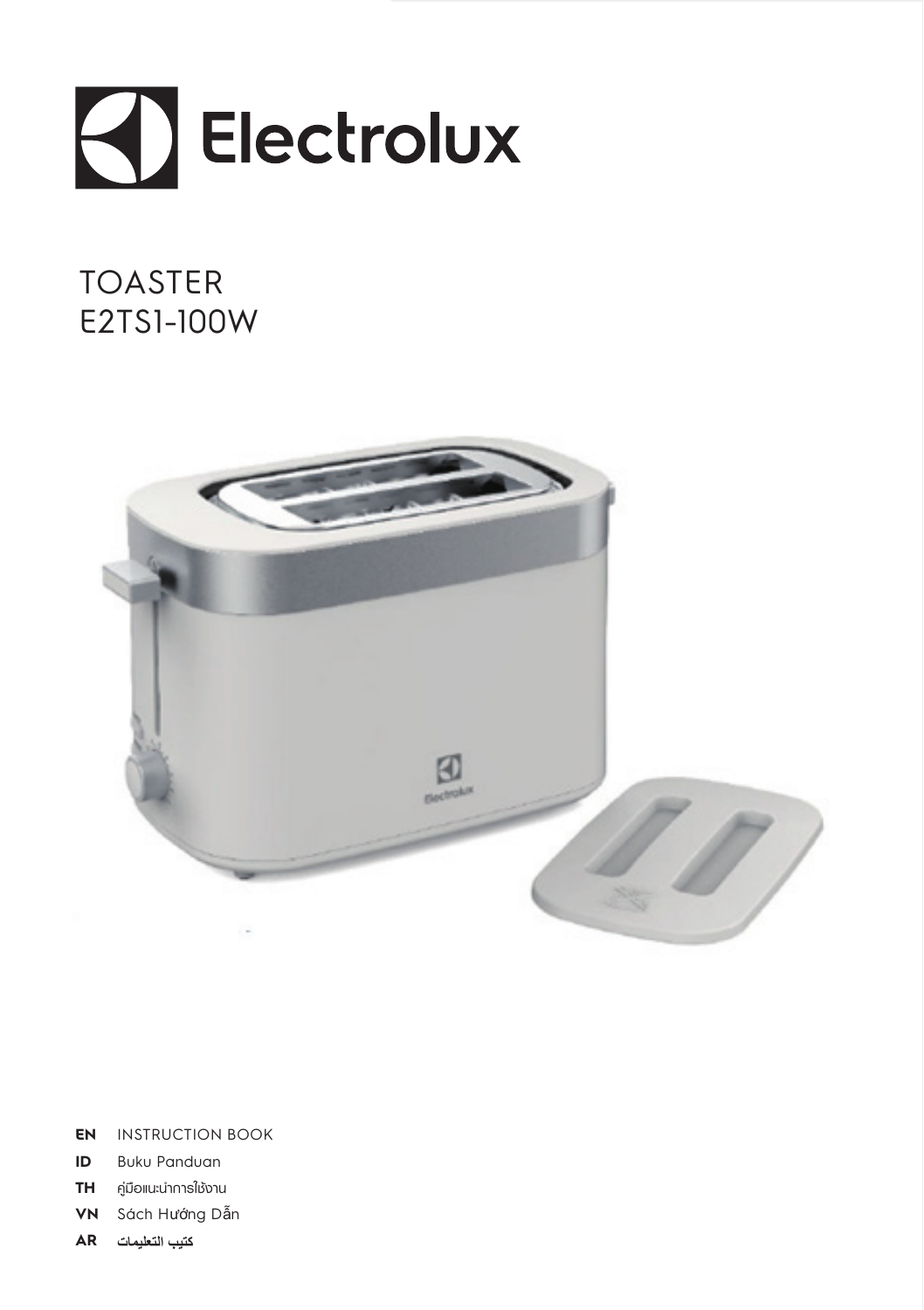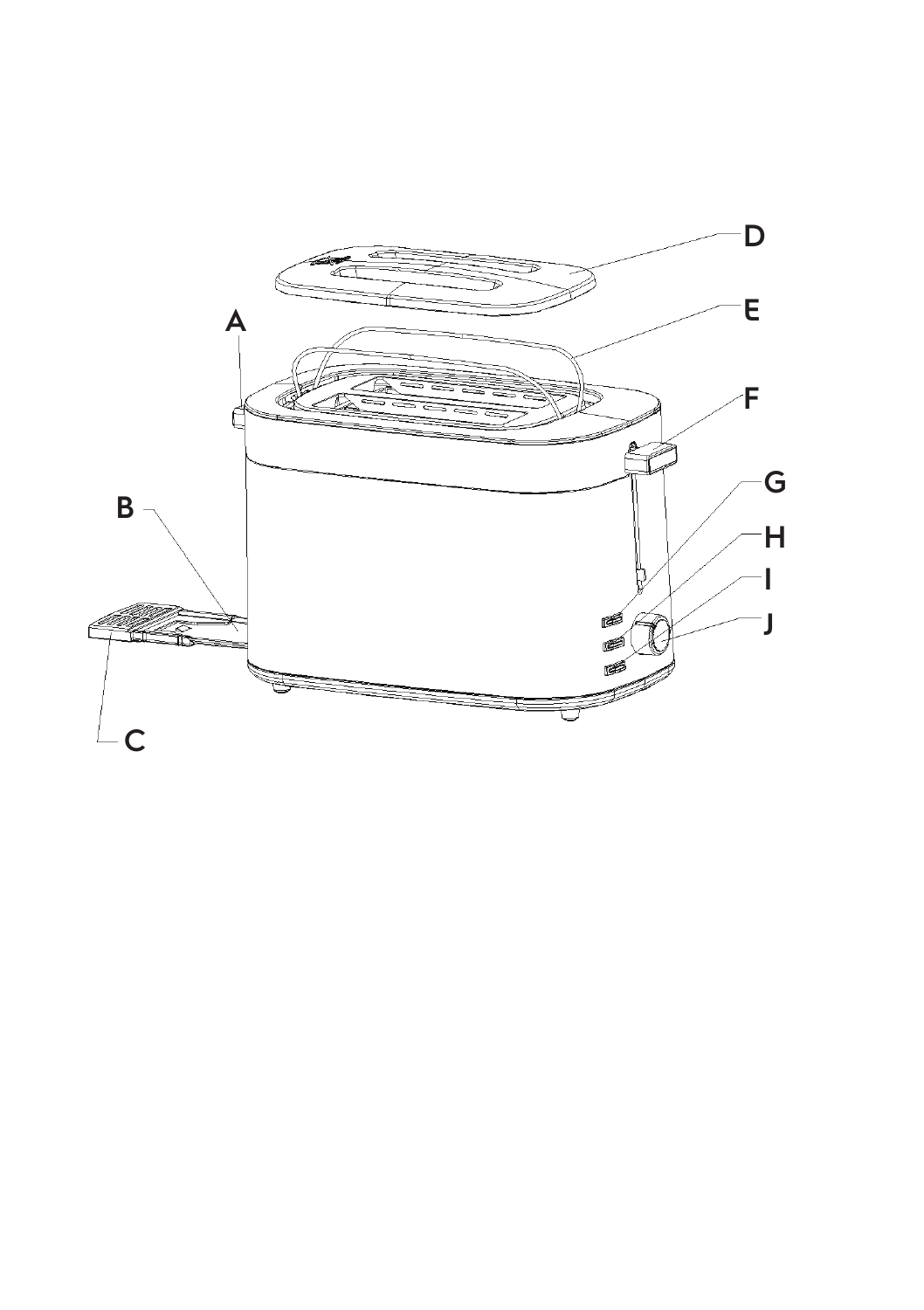**INSTRUCTION MANUAL**<br>Read this booklet thoroughly before using and save it for future reference<br>**Read this booklet thoroughly before using and save it for future reference** 

# **COMPONENTS**

- **A.** Rack control handle
- **B.** Crumb tray
- **C.** Crumb tray handle
- **D.** Dust-proof cover
- **E.** Toasting rack
- **F.** Carriage handle
- **G.** Defrost
- **H.** Reheat
- 
- 

# **IMPORTANT SAFEGUARD**

When using electrical appliance. Basic safety precautions should always be followed including the following:

- 1. Read all instruction.
- 2. Make sure that your outlet voltage corresponds to the voltage stated on the rating label of the toaster.
- 3. Do not touch hot surface. Use handles or knobs only.
- 4. To protect against electrical shock, do not immerse cord, plug, or any part of the toaster in water or other liquid.
- 5. Close supervision is necessary when it is used by or near children.
- 6. Unplug unit from outlet when not in use and before cleaning.
- 7. Do not operate any appliance with a damaged cord or plug, or in abnormal state. If its main cord is damaged, it must be replaced by the manufacturer's the nearest service agent or a qualified person.
- 8. Do not let the cord hang over edge of table or counter, or touch hot surface.
- 9. Do not place on or near a hot gas or electric burner, or in a heated oven.
- 10. Do not use the appliance for other than its intended use.
- 11. Oversize food, metal foil packages or utensils must not be inserted in the toaster as they may cause fire or electric shock.
- 12. Bread may burn, therefore toasters must not be used near or below curtains and other combustible materials, they must be watched.
- 13. The use of accessory attachments not recommended by the appliance manufacturer may cause injuries.
- 14. Don't attempt to dislodge food when toaster is in operation.
- 15. Be sure to take the bread out carefully after toasting after toasting to avoid injuries.
- 16. This appliance has been incorporated with a grounded plug. Please ensure the wall outlet in your house is well earthed.
- 17. The appliance is not intended to be operated by means of an external timer or separate remotecontrol system.
- 18. This appliance can be used by children aged from 8 years and above and persons with reduced physical, sensory or mental capabilities or lack of experience and knowledge if they have been given supervision or instruction concerning use of the appliance in a safe way and understand the hazards involved. Children shall not play with the appliance. Cleaning and user maintenance shall not be made by children unless they are older than 8 and supervised.
- 19. Keep the appliance and its cord out of reach of children less than 8 years.
- 20. Warning: if toast of small bread slices less than 85mm length, you must pay attention to the potential risk of burning when taking out the slices.
- 21. Don't use the appliance outdoors.
- 22. This appliance is intended to be used in household and similar applications such as:
	- staff kitchen areas in shops, offices and other working environments;
	- farm houses;
	- by clients in hotels, motels and other residential type environments;
	- bed and breakfast type environments.
- 23. Save these instructions.
- 
- 
- **I.** Cancel (Stop)
- **J.** Color control Knob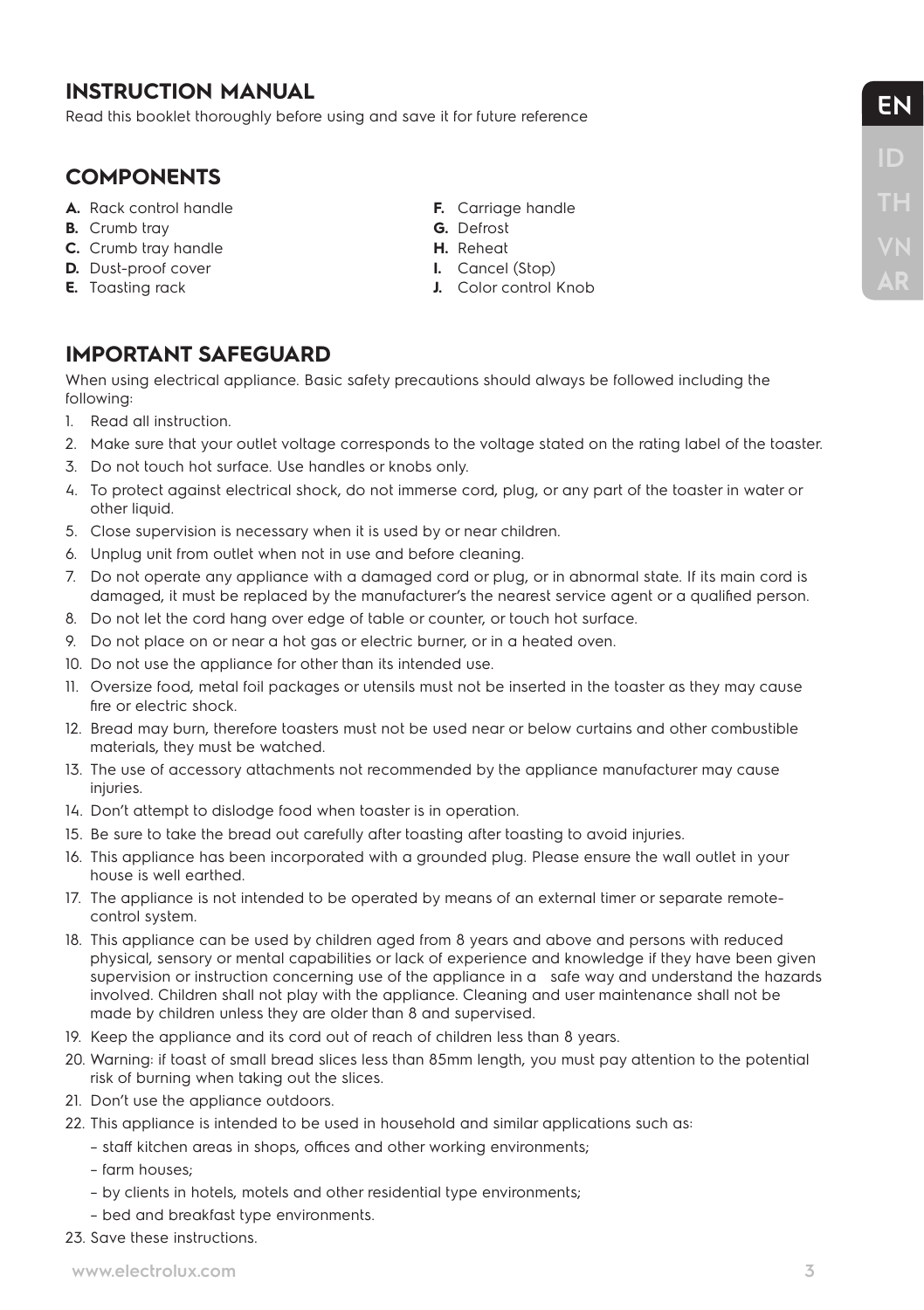### **FOR THE FIRST USE**

As there is manufacturing residue or oil remained in the toaster or heat element, it usually emits the odor for the first use. It is normal and will not occur after several times use. Before toasting the first slice of bread it is strongly suggested to operate the appliance following below instructions, except without bread.

# **OPERATION:**

1. Put bread slice into the bread slot, it can be inserted two slices at most every time. Only the regular slice can be placed into the bread slot. The irregular bread can only be toasted on the toasting rack and only one piece every time. When toasting on the toasting rack, press down the rack control handle to make the toasting rack uplift, then put the bread on the toasting rack. Lift the rack control handle to reset the rack when do not use.

Note: Make sure the crumb tray is completely positioned in place before using.

- 2. Plug the power cord into the outlet.
- 3. Set color control knob to your desired color. There is 7-position level, the lowest is white and the highest is puce. The bread slice can be toasted to golden color at the position of "4".

Note: 1) Toasting color for one side is darker than that for double bread at the same level.

 2) If toasted continuously, toasting color for the latter bread is darker than the color of previous cycle at the same level.

4. Press carriage handle down vertically until it is positioned in place, the indicator of STOP will be illuminated, and toasting begins. Once the bread has been toasted to the preset color, the carriage handle will be automatically sprung up, and you can remove the bread readily.

Note: The carriage handle can only be latched when the appliance connects to the power supply.

- 5. During the toasted process, you may observe the toasting color. If it is satisfactory, you may interrupt the toasting process by pressing the STOP button at any time.
- 6. If the bread has been taken out from refrigerator. Set color control knob to your desired color. Press carriage handle down vertically until it is positioned in place, then press DEFROST button and the indicator of DEFROST will be illuminated. In this mode it will be toasted to your desired color.
- 7. If you want to reheat the cold toasted bread. Press carriage handle down vertically until it is positioned in place, then press REHEAT button and the indicator of REHEAT will be illuminated. In this mode toasting time is fixed, so long as time is running over, the carriage handle will automatically spring up and end up the reheating process.

# **CAUTION:**

- 1. Remove all protective wrapping prior to toasting.
- 2. If toaster starts to smoke, press STOP button to stop toasting immediately.
- 3. Avoid toasting the food with extremely runny ingredients such as butter.
- 4. Never attempt to remove bread jammed in the slots without unplugging the toaster from the electrical outlet first. Be sure not to damage the internal mechanism or heating elements when removing bread.
- 5. The bread slot is only applicable for toasting regular bread slice. Like the irregular bread or round bread, you can toast it on the toasting rack.
- 6. There is a dust-proof cover, when not use, you can put it on the top of the toaster to prevent dust.

# **CLEANING AND MAINTENANCE:**

- 1. Disconnect the power supply before cleaning.
- 2. Wipe the outside with soft dry cloth after toaster cools down, never use metal polish.
- 3. Pull out the crumb tray on the bottom of toaster by crumb tray handle and empty it. If toaster is used frequently, accumulated bread crumbs should removed at least once a week. Make sure the crumb tray is completely closed before using the toaster again.
- 4. When not use or storage, the power cord may be wound under the bottom of toaster.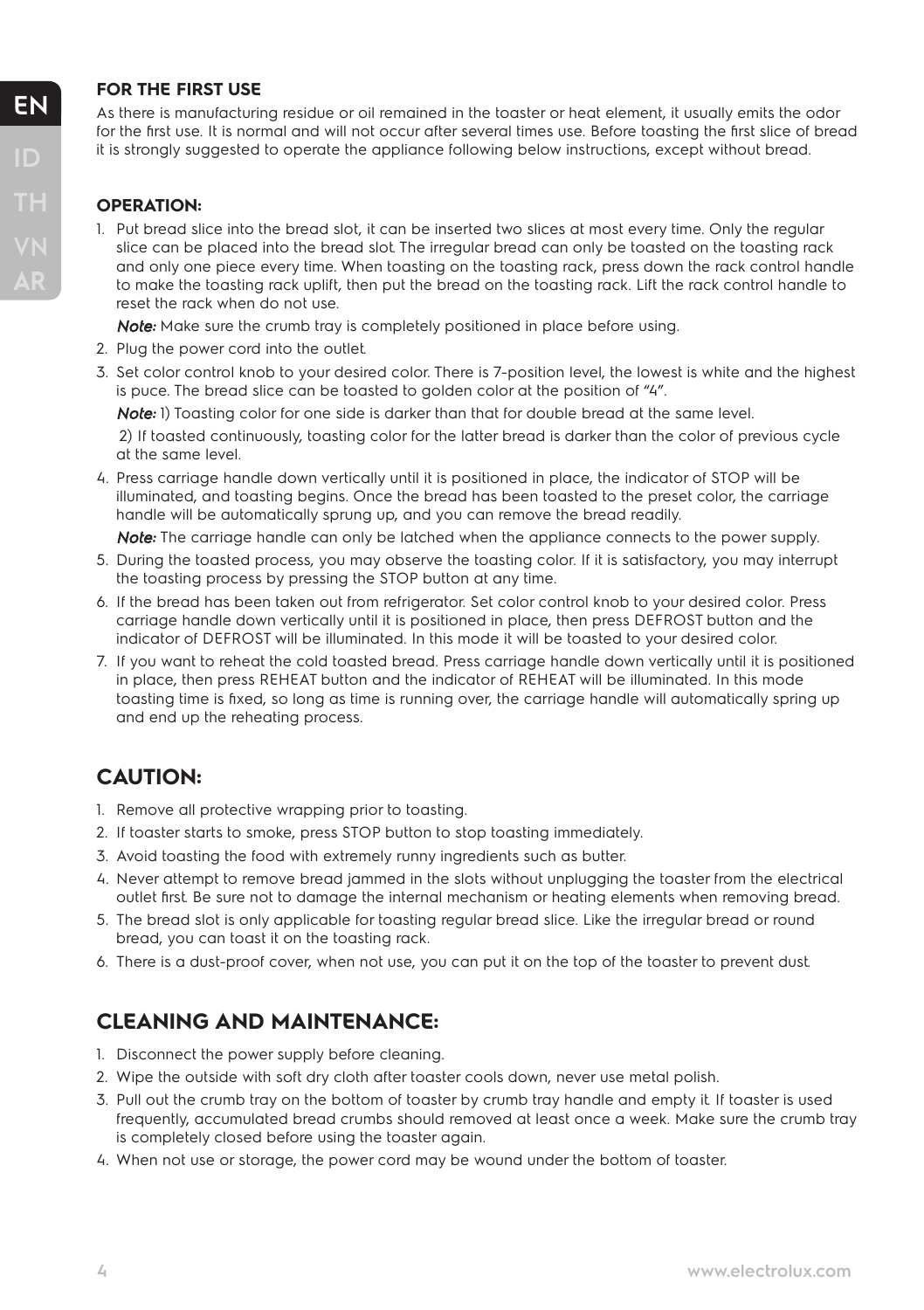# **EN ENVIRONMENT FRIENDLY DISPOSAL**



# You can help protect the environment!

Please remember to respect the local regulations: hand in the non-working electrical equipments to an appropriate waste disposal center.

| ٦ |  |
|---|--|
|   |  |
|   |  |
|   |  |
|   |  |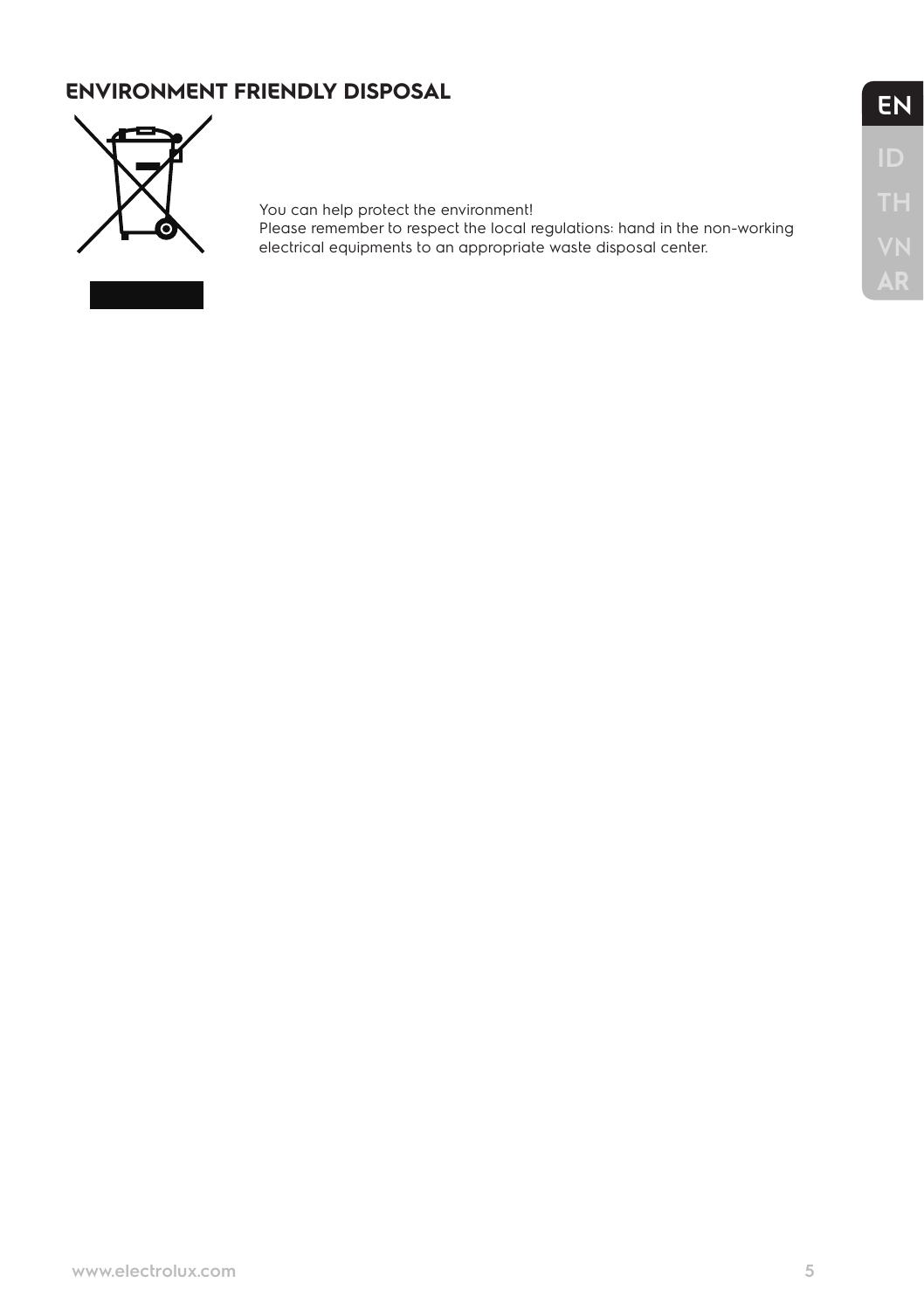# **BUKU PETUNJUK**

Baca buku panduan ini dengan cermat sebelum menggunakan perabot dan simpan untuk referensi di masa mendatang

# **KOMPONEN**

- **A.** Tuas pengatur rak
- **B.** Baki remah roti
- **C.** Tuas baki remah roti
- **D.** Tutup antidebu
- **E.** Rak pemanggang
- **F.** Tuas pengangkat
- **G.** Tombol Defrost
- **H.** Tombol Penghangat
- **I.** Tombol Batal (Stop)
- **J.** Kenop pengatur kematangan

# **LANGKAH PENGAMANAN PENTING**

Saat menggunakan perabot elektronik, tindakan perlindungan dasar harus selalu diikuti, termasuk berikut ini:

- 1. Baca semua petunjuk dengan cermat.
- 2. Pastikan voltase stopkontak sesuai dengan yang tercantum pada label rating pemanggang roti.
- 3. Jangan menyentuh permukaan yang panas. Hanya pegang pada bagian tuas atau kenop.
- 4. Untuk melindungi dari sengatan listrik, jangan merendam kabel, steker, atau komponen pemanggang roti lainnya di dalam air atau cairan apa pun.
- 5. Pengawasan ketat diperlukan saat perabot digunakan oleh atau di dekat anak-anak.
- 6. Cabut steker perabot dari stopkontak saat tidak digunakan dan sebelum dibersihkan.
- 7. Jangan mengoperasikan perabot jika kabel atau stekernya rusak, atau dalam kondisi tidak normal. Kabel yang rusak hanya boleh diganti oleh produsen, agen servis setempat, atau personel yang berkualifikasi.
- 8. Jangan biarkan kabel menggantung di tepi meja atau menyentuh permukaan yang panas.
- 9. Jangan diletakkan di atas atau di dekat kompor gas atau kompor listrik yang panas, atau di dalam oven yang dipanaskan.
- 10. Jangan menggunakan perabot untuk tujuan lain selain memanggang roti.
- 11. Bahan makanan yang berukuran terlalu besar, kemasan foil logam, atau alat makan tidak boleh dimasukkan ke dalam pemanggang roti karena dapat menyebabkan kebakaran atau sengatan listrik.
- 12. Roti dapat terbakar, oleh karena itu pemanggang roti tidak boleh digunakan di dekat atau di bawah tirai dan bahan lain yang mudah terbakar, dan harus diawasi selama penggunaan.
- 13. Penggunaan aksesori tambahan yang tidak direkomendasikan oleh produsen dapat menyebabkan cedera.
- 14. Jangan mencoba mengeluarkan bahan makanan saat perabot sedang dioperasikan
- 15. Keluarkan roti dengan hati-hati setelah selesai dipanggang untuk menghindari cedera
- 16. Perabot ini memiliki steker yang diardekan. Pastikan stopkontak di rumah Anda diardekan dengan benar.
- 17. Perabot tidak ditujukan untuk dioperasikan dengan pengatur waktu eksternal atau sistem kendali jarak jauh.
- 18. Perabot ini dapat digunakan oleh anak-anak berusia 8 tahun ke atas dan orang-orang dengan disabilitas fisik, inderawi, atau kejiwaan atau yang kurang pengalaman dan pengetahuan asalkan mereka diawasi atau telah diberi arahan mengenai penggunaan perabot dengan cara yang aman dan juga memahami bahayanya. Anak-anak tidak boleh bermain-main dengan alat ini. Pembersihan dan pemeliharaan tidak boleh dilakukan oleh anak-anak, minimal berusia 8 tahun ke atas dan diawasi oleh orang dewasa.
- 19. Jauhkan perabot dan kabel dari jangkauan anak-anak di bawah 8 tahun.
- 20. Peringatan: jika memanggang potongan roti berukuran kecil kurang dari 85 mm, Anda harus memperhatikan potensi risiko hangus ketika mengeluarkannya.
- 21. Jangan menggunakan perabot di luar ruangan.
- 22. Perabot ini dimaksudkan untuk digunakan dalam skala rumah tangga dan aplikasi serupa seperti di:
	- area dapur untuk staf di toko, kantor, dan lingkungan kerja lainnya;
	- dapur rumah;
	- hotel, motel, dan lingkungan tipe tempat tinggal lainnya;
	- lingkungan tipe kamar yang dilengkapi dapur kecil.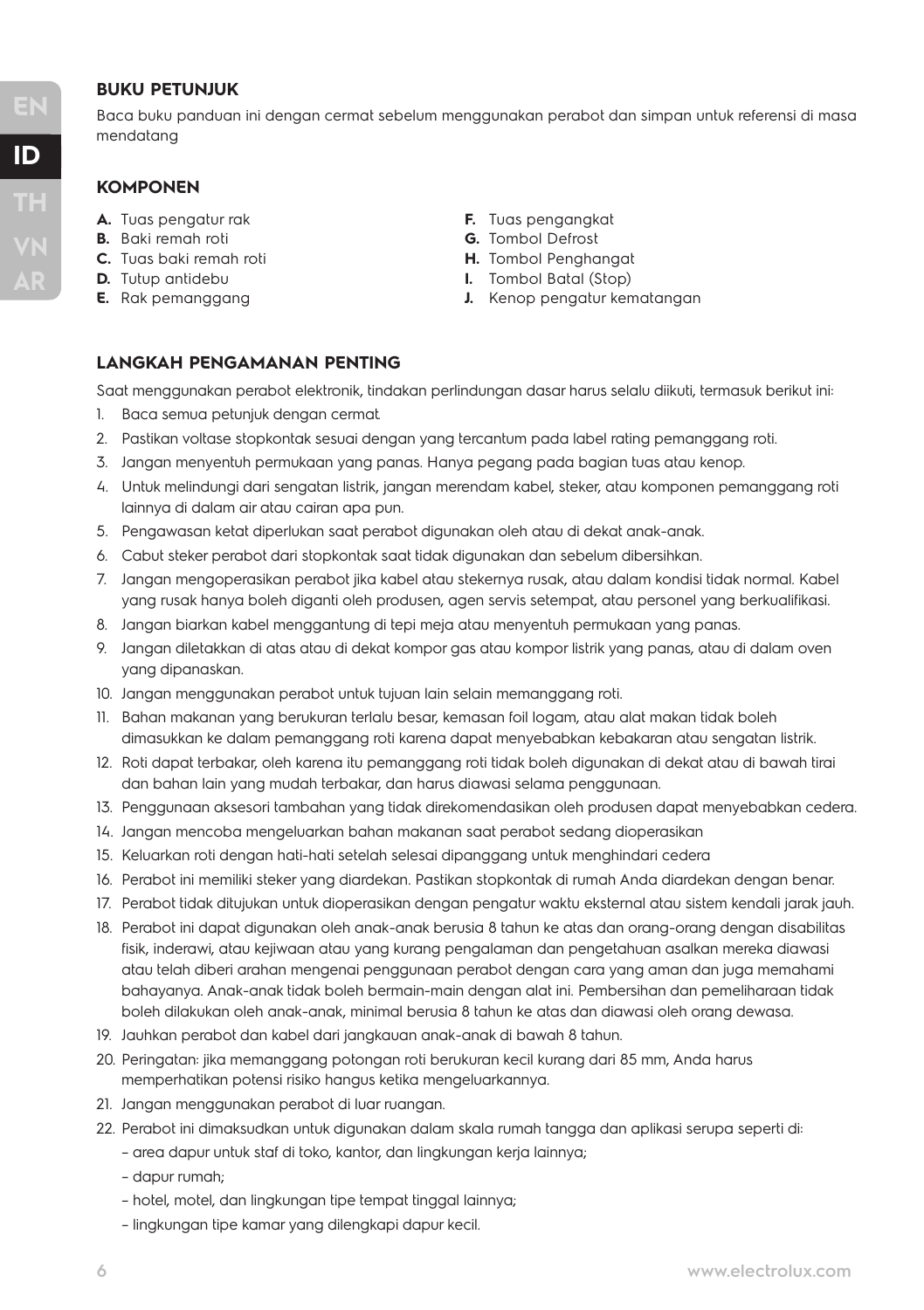#### **PENGGUNAAN PERTAMA**

Karena adanya residu atau minyak yang menempel pada perabot atau elemen pemanas, biasanya akan tercium bau hangus ketika penggunaan pertama. Ini adalah hal wajar dan akan hilang setelah beberapa kali digunakan. Sebelum memanggang roti untuk pertama kali, sebaiknya operasikan perabot sesuai instruksi di bawah ini tanpa memasukkan roti.

#### **CARA MENGOPERASIKAN:**

1. Masukkan potongan roti ke dalam slot, maksimal dua potong roti ukuran reguler dapat dimasukkan untuk setiap sesi memanggang. Roti dengan bentuk tidak beraturan hanya dapat dipanggang menggunakan rak dengan satu potong roti per sesi. Jika memanggang menggunakan rak, tekan tuas pengatur rak ke bawah sampai rak terangkat, lalu letakkan roti di atas rak. Naikkan lagi tuas pengatur rak untuk mengembalikan posisi rak saat tidak digunakan.

Catatan: Pastikan baki remah roti sudah dipasang sebelum mulai memanggang.

- 2. Tancapkan steker ke stopkontak.
- 3. Putar kenop pengatur kematangan untuk memilih warna yang diinginkan. Tersedia 7 pilihan kematangan, pengaturan 1 menghasilkan warna putih, dan pengaturan 7 menghasilkan warna cokelat tua. Warna cokelat keemasan dapat diperoleh dengan memilih pengaturan level "4".

Catatan: 1) Pada pengaturan kematangan yang sama, warna roti akan lebih gelap jika hanya memanggang satu potong roti pada satu slot dibandingkan jika memanggang dua potong roti sekaligus.

- 2) Pada pengaturan kematangan yang sama, sesi memanggang kontinu akan menghasilkan warna roti yang lebih gelap untuk roti yang dipanggang setelahnya.
- 4. Tekan tuas pengangkat ke bawah sampai terkunci, indikator STOP akan menyala, dan proses pemanggangan dimulai. Setelah kematangan roti mencapai tingkat yang dipilih, tuas pengangkat akan naik secara otomatis dan roti siap dikeluarkan.

Catatan: Tuas pengangkat hanya dapat dikunci jika perabot terhubung ke sumber listrik.

- 5. Anda dapat memeriksa warna roti selama proses pemanggangan berlangsung. Jika warna yang diinginkan sudah tercapai, proses pemanggangan dapat dihentikan dengan menekan tombol STOP kapan saja.
- 6. Untuk memanggang roti yang sebelumnya dimasukkan ke kulkas: masukkan roti ke dalam slot, putar kenop pengatur kematangan. Tekan tuas pengangkat sampai terkunci, lalu tekan tombol DEFROST sampai indikator DEFROST menyala. Dalam mode ini, roti yang dingin akan dipanggang hingga tercapai warna yang diinginkan.
- 7. Untuk menghangatkan kembali roti panggang: masukkan roti ke dalam slot, tekan tuas pengangkat sampai terkunci, lalu tekan tombol PENGHANGAT sampai indikator PENGHANGAT menyala. Dalam mode ini, waktu pemanggangan akan ditentukan, dan setelah proses pemanasan selesai tuas akan terangkat secara otomatis.

#### **PERHATIAN:**

- 1. Keluarkan roti dari kemasaannya sebelum memanggang.
- 2. Jika perabot mengeluarkan asap, segera tekan tombol STOP untuk menghentikan proses memanggang.
- 3. Jangan memanggang bahan makanan yang mudah meleleh, seperti mentega.
- 4. Jangan berusaha mengeluarkan roti yang macet di dalam slot tanpa mencabut steker perabot dari stopkontak listrik. Pastikan Anda tidak merusak mekanisme internal atau elemen pemanas ketika mengeluarkan roti.
- 5. Hanya roti ukuran reguler yang dapat dimasukkan ke dalam slot pemanggang. Roti dengan bentuk tidak beraturan atau bulat dapat dipanggang menggunakan rak.
- 6. Saat perabot tidak digunakan, pasang tutup antidebu untuk menjaga kebersihan.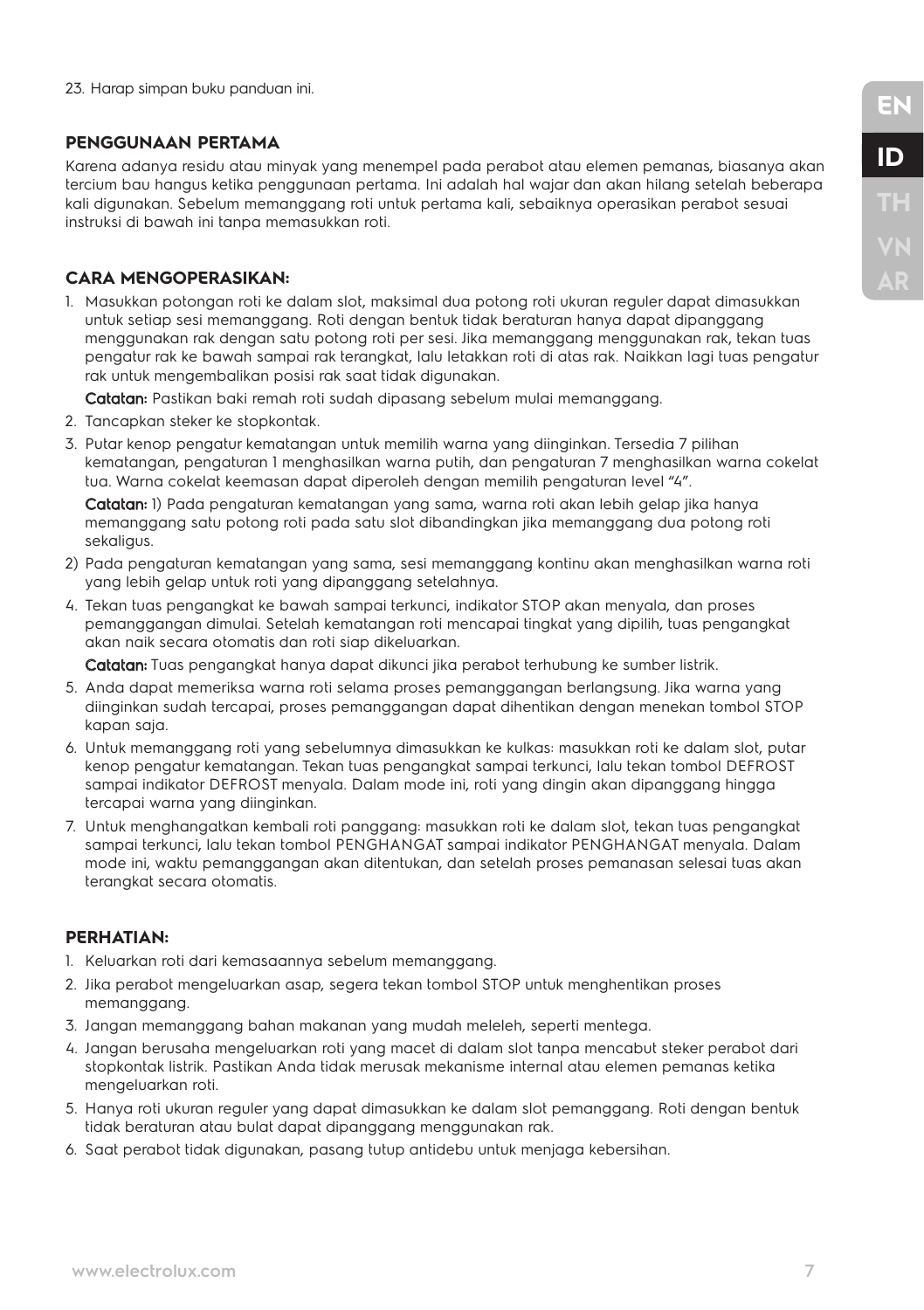# **ID**

# **PEMBERSIHAN DAN PERAWATAN:**

- 1. Cabut steker dari stopkontak sebelum membersihkan perabot.
- 2. Lap bodi bagian luar dengan kain yang kering dan lembut saat suhu perabot dingin, jangan sekali-kali menggunakan lap dari logam.
- 3. Tarik tuas baki remah roti di bagian bawah perabot dan buang remahannya. Jika perabot sering digunakan untuk memanggang, bersihkan remah roti minimal seminggu sekali. Pastikan baki remah roti dipasang dengan benar sebelum kembali digunakan untuk memanggang roti.
- 4. Saat tidak digunakan atau untuk penyimpanan, kabel dapat digulung di bagian bawah perabot.

# **PEMBUANGAN YANG RAMAH LINGKUNGAN**



Anda dapat membantu melindungi lingkungan! Harap patuhi peraturan setempat: buang alat listrik yang sudah tidak berfungsi di pusat pembuangan limbah yang ditentukan.

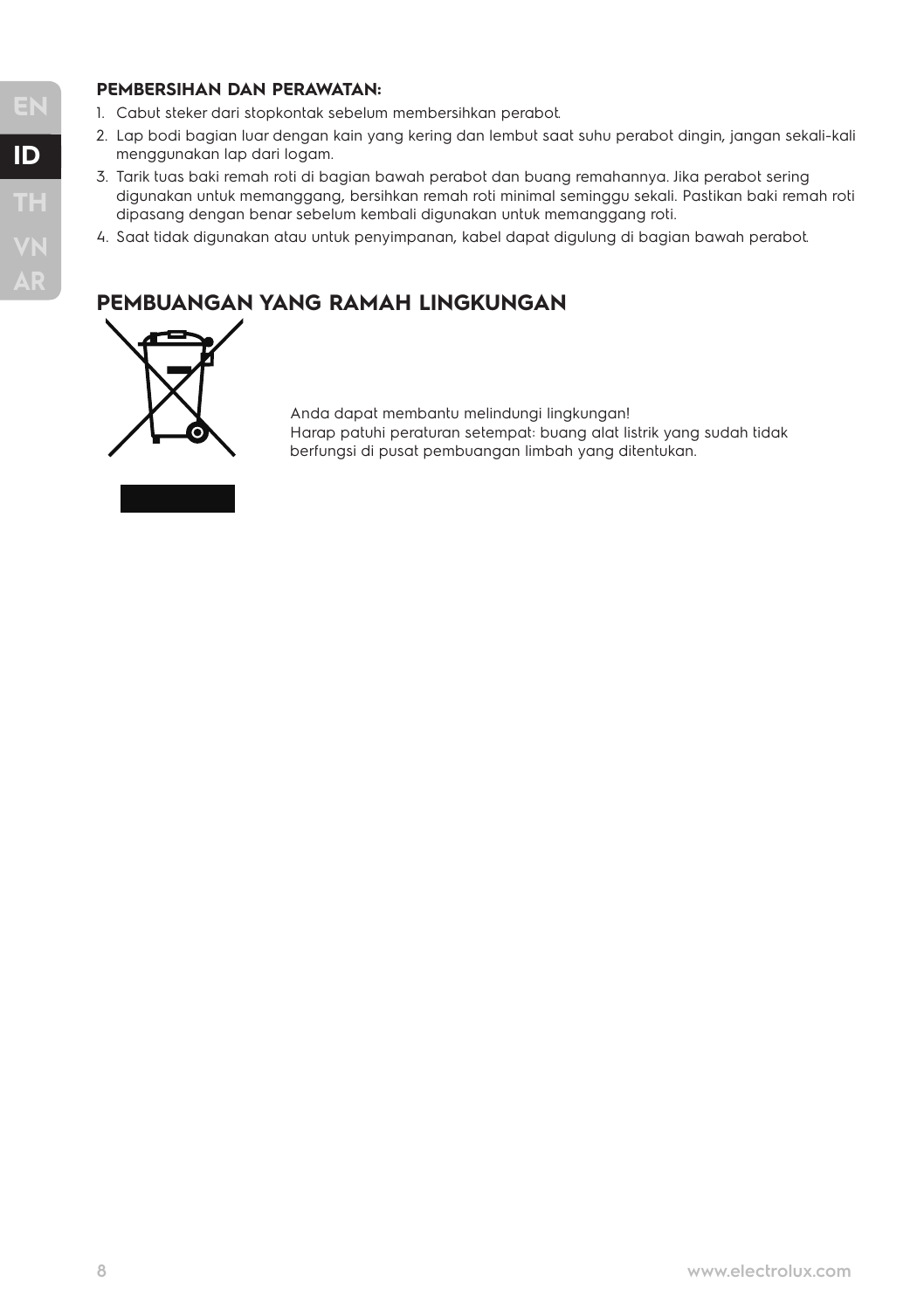# ค่มือแนะนำการใช้งาน

กรณาอ่านคำแนะนำนี้อย่างละเอียดก่อนใช้อปกรณ์และเก็บคู่มือนี้ไว้สำหรับอ้างอิงในอนาคต

#### ส่วนประกอบ

- A. มือจับควบคุมราง
- B. ถาดรองเศษขนมปัง
- C. ที่จับถาดรองเศษขนมปัง
- D. ฝาครอบเครื่องปิ้งขนมปัง
- E. ตะแกรงอุ่นขนมปังส�ำหรับอุ่นขนมปังโรล

# รายละเอียดที่ส�ำคัญ

เมื่อใช้เครื่องใช้ไฟฟ้า โปรดปฏิบัติตามข้อควรระวังพื้นฐานต่อไปนี้ ซึ่งรวมถึง:

- 1. อ่านคำแนะนำทั้งหมด
- 2. ต้องตรวจสอบว่าแรงดันไฟฟ้าของช่องเสียบไฟตรงกับแรงดันไฟฟ้าที่ระบไว้บนป้ายแสดงอัตรากำลังไฟฟ้าของเครื่องปิ้งขนมปัง
- 3. ห้ามแตะพื้นผิวที่ร้อน จับตรงมือจับหรือปุ่มแทน
- 4. ป้องกันไฟฟ้าช็อตได้ด้วยการไม่จุ่มสายไฟ ปลั๊กไฟหรือชิ้นส่วนของเครื่องปิ้งขนมปังลงในน�้ำหรือของเหลวประเภทอื่น
- 5. จำเป็นต้องควบคมดูแลอย่างใกล้ชิดหากเด็กใช้เครื่องหรือใช้เครื่องใกล้ๆ กับเด็ก
- 6. ถอดปลั๊กเครื่องออกจากช่องรับไฟเมื่อไม่ได้ใช้และก่อนท�ำความสะอาด
- 7. ห้ามใช้เครื่องปิ้งขนมปังหากสายไฟหรือปลั๊กชำรดเสียหาย หรืออยู่ในสภาพที่ไม่ปกติ หากอปกรณ์หรือสายไฟเสียหาย ให้ส่งซ่อมกับ Electrolux หรือตัวแทนให้บริการเพื่อป้องกันอันตรายที่อาจเกิดขึ้น
- 8. ห้ามห้อยสายไฟกับขอบโต๊ะหรือเคาท์เตอร์ หรือแตะกับพื้นผิวที่ร้อน
- 9. ห้ามวางเครื่องปิ้งขนมปังบนหรือใกล้กับเตาแก๊สหรือเตาแก๊สไฟฟ้าที่ร้อนหรือในเตาอบที่ร้อนอยู่
- 10. ห้ามใช้เครื่องปิ้งขนมปังท�ำอย่างอื่นนอกเหนือจากที่ระบุไว้
- 11. ห้ามใส่อาหารที่มีขนาดใหญ่เกิน อาหารที่ห่อด้วยกระดาษฟอยล์หรืออยู่บนภาชนะโลหะลงในเครื่องปิ้งขนมปังเพราะอาจทำให้เกิดเพลิงไหม้หรือ ไฟฟ้าช็อตได้
- 12. อย่าใช้เครื่องปิ้งขนมปังใกล้หรือใต้วัตถุไวไฟ เช่น ผ้าม่าน
- 13. การใช้อุปกรณ์เสริมที่พัพลิตอุปกรณ์ไม่ได้แนะนำอาจทำให้เกิดการบาดเจ็บได้
- 14. อย่าพยายามนำอาหารออกจากเครื่องปิ้งขณะที่เครื่องกำลังทำงาน
- 15. ต้องค่อยๆ หยิบขนมปังปิ้งออกจากเครื่องเพื่อป้องกันไม่ให้ผู้ใช้เครื่องได้รับบาดเจ็บ
- 16. เครื่องปิ้งขนมปังต้องใช้ร่วมกับสายดิน ดังนั้นต้องต่ออุปกรณ์เข้ากับเต้ารับไฟฟ้าที่มีสายดินเท่านั้น
- 17. เครื่องปิ้งขนมปังรุ่นนี้ไม่ได้พลิตขึ้นมาให้ทำงานด้วยเครื่องจับเวลาภายนอก หรือระบบควบคุมด้วยรีโมทคอนโทรลแยกต่างหาก
- 18. อุปกรณ์นี้ใช้ได้โดยเด็กอายุตั้งแต่ 8 ขวบขึ้นไปและผู้ที่มีปัญหาด้านกายภาพ มีความบกพร่องในด้านการรับกลิ่นหรือสภาพจิตใจไม่ปกติ หรือ ไม่มีความรัและความชำนาญหากได้รับการควบคุมดูแลหรือได้คำแนะนำในการใช้งานได้อย่างถูกต้อง และเข้าใจถึงอันตรายที่เกี่ยวข้อง เด็กไม่ ควรเล่นอุปกรณ์ เด็กไม่ควรรับหน้าที่ทำความสะอาดและดูแลรักษาเว้นแต่จะเป็นเด็กที่อายุตั้งแต่ 8 ขวบขึ้นไปและทำโดยอยู่ภายใต้การควบคุม ดูแล
- 19. เก็บเครื่องและสายไว้ให้พ้นมือเด็กที่มีอายุไม่ถึง 8 ขวบ
- 20. คำเตือน: หากปิ้งขนมปังแพ่นเล็กๆ ที่ยาวไม่ถึง 85 มม. คุณต้องคอยระวังเพราะขนมปังอาจไหม้ได้เมื่อนำออกจากเครื่อง
- 21. เครื่องพลิตขึ้นสำหรับใช้ภายในอาคารเท่านั้น
- 22. อุปกรณ์นี้ผลิตขึ้นเพื่อใช้ภายในครัวเรือนและใช้งานในลักษณะที่คล้ายคลึงกัน เช่น:
	- ส่วนในครัวสำหรับพนักงานภายในร้าน สำนักงานและพื้นที่ทำงานอื่นๆ
	- ฟาร์มเฮ้าส์
	- ลูกค้าใช้ภายในโรงแรม หอพักและสถานที่พักอาศัยแบบอื่นๆ
	- สถานประกอบการจำพวกที่พักรวมอาหารเช้า
- 23. เก็บคู่มือนี้ไว้
- F. คันโยกเริ่มท�ำงานและที่ยกขนมปัง
- G. ปุ่มละลายน้ำแข็ง
- H. ปุ่มอุ่นขนมปัง
- **I.** ปุ่มหยุดทำงาน
- J. แป้นควบคุมระดับความเกรียม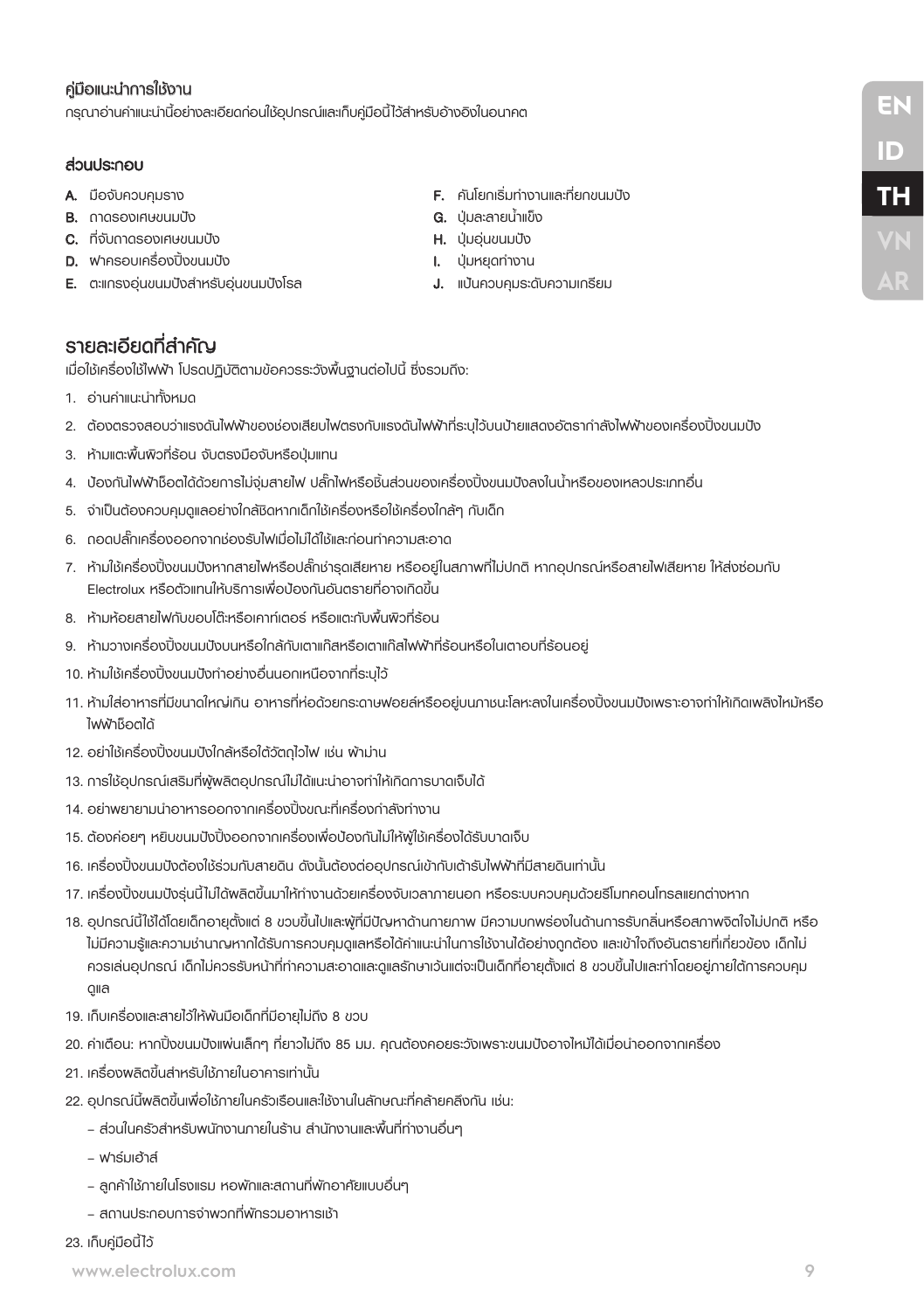# ส�ำหรับการใช้งานเป็นครั้งแรก

ในการใช้เครื่องปิ้งครั้งแรก จะมีกลิ่นแปลกๆ ด้วยเนื่องจากสิ่งสะสมในระหว่างขั้นตอนการพลิตหรือน้ำมันที่ตกค้างอยู่ในเครื่องปิ้งหรือชิ้นส่วนที่ให้ ความร้อน กลิ่นนี้เป็นปกติและจะหายไปหลังจากใช้เครื่องหลายๆ ครั้ง ดังนั้น ก่อนปิ้งขนมปังแพ่นแรก จึงแนะนำให้เปิดใช้เครื่องตามคำแนะนำด้าน ล่างนี้พร้อมกับขนมปัง ห้ามใช้ขั้นตอนดังกล่าวในกรณีที่ไม่ใส่ขนมปังในเครื่อง

ี**การทำงาน:**<br>1. ใส่ขนมปัง 1 แผ่นลงในช่องใส่ สามารถใส่ได้มากที่สุดสองแผ่นในแต่ละครั้ง โดยต้องเป็นขนมปังแผ่นขนาดปกติเท่านั้น สำหรับขนมปังขนาดที่ ไม่ได้มาตรฐานนั้น ต้องปิ้งบนตะแกรงอุ่นขนมปังส�ำหรับอุ่นขนมปังโรลและปิ้งได้ครั้งละหนึ่งแผ่น เมื่อปิ้งขนมปังบนตะแกรงอุ่นขนมปังส�ำหรับ อุ่นขนมปังโรล ให้กดก้านควบคุมตะแกรงลงเพื่อยกตะแกรงขึ้น แล้วจึงวางขนมปังลงไป ยกก้านควบคุมตะแกรงขึ้นอีกครั้งเพื่อปรับตะแกรงให้ กลับมาอยู่ที่ต�ำแหน่งเดิมเมื่อไม่ได้ใช้

หมายเหตุ: ต้องใส่ถาดรองเศษขนมปังก่อนใช้เครื่องปิ้งทุกครั้ง

- 2. เสียบปลั๊กเครื่องปิ้งขนมปัง
- 3. ปรับระดับความเกรียมตามที่คุณต้องการด้วยปุ่มควบคุมสี ซึ่งมี 7 ระดับสีให้เลือก โดยระดับต่ำที่สุดคือสีขาวและสูงที่สุดคือสีน้ำตาลแดง อาจ ปิ้งขนมปังจนเป็นสีทองได้เมื่อปรับปุ่มมาที่เลข "4"

หมายเหตุ: 1) สีของขนมปังปิ้งด้านหนึ่งจะเข้มกว่าอีกด้านหนึ่งหากปิ้งขนมปังสองแผ่นพร้อมกัน

2) หากปิ้งต่อโดยไม่พักเครื่อง สีของขนมปังที่ปิ้งทีหลังจะเข้มกว่าสีของขนมปังที่ปิ้งในรอบก่อนหน้าโดยที่ยังเลือกสีที่ระดับเดียวกัน

4. กดมือจับเครื่องปิ้งลงตรงๆ จนล็อคเข้าที่ เครื่องหมาย STOP จะสว่างขึ้นและเครื่องจะเริ่มปิ้งขนมปัง เมื่อปิ้งขนมปังจนได้ระดับความเกรียม ตามสีที่ก�ำหนดแล้ว มือจับจะดีดขึ้นเองโดยอัตโนมัติ และคุณสามารถหยิบขนมปังออกได้

หมายเหตุ: มือจับเครื่องปิ้งจะท�ำงานเฉพาะเมื่อเชื่อมต่อเครื่องปิ้งขนมปังเข้ากับแหล่งจ่ายไฟแล้วเท่านั้น

- 5. ในระหว่างขั้นตอนการปิ้ง ให้สังเกตสีขนมปัง ซึ่งถ้าได้สีตามที่ต้องการแล้ว คุณอาจไม่ปิ้งต่อด้วยการกดปุ่ม STOP ได้ตลอดเวลา
- 6. ถ้าน�ำขนมปังออกจากตู้เย็น ให้ปรับปุ่มระดับความเกรียมมายังระดับตามที่ต้องการ กดมือจับเครื่องปิ้งลงตรงๆ จนล็อคเข้าที่ แล้วกดปุ่ม DEFROST หรือละลายน�้ำแข็ง ซึ่งไฟแสดง DEFROST จะติดสว่าง หลังจากนั้นเครื่องจะปิ้งขนมปังจนได้ตามระดับความเกรียมสีที่คุณ ต้องการ
- 7. หากคุณต้องการอุ่นขนมปังปิ้งที่เย็น ให้กดมือจับเครื่องปิ้งลงตรงๆ จนล็อคเข้าที่ แล้วกดปุ่ม REHEAT หรืออุ่นขนมปัง และเครื่องหมาย REHEAT จะติดสว่าง ซึ่งในโหมดนี้ เวลาปิ้งขนมปังจะแน่นอน และเมื่อหมดเวลาปิ้ง มือจับเครื่องปิ้งจะเด้งขึ้นโดยอัตโนมัติและถือว่าอุ่นขนมปัง เสร็จแล้ว

# ข้อควรระวัง:

- 1. แกะวัสดุทั้งหมดที่ใช้ห่อหุ้มเพื่อป้องกันตัวเครื่องออกให้หมดก่อนใช้เครื่อง
- 2. หากมีควันลอยออกมาจากเครื่องปิ้งขนมปัง ให้กดปุ่ม STOP เพื่อหยุดปิ้งขนมปังในทันที
- 3. หลีกเลี่ยงการปิ้งอาหารที่มีส่วนผสมที่ไหลเยิ้มมาก เช่น เนย
- 4. ห้ามพยายามแคะเอาขนมปังที่ติดอยู่ในช่องออกหากยังไม่ได้ถอดปลั๊กเครื่องปิ้งขนมปังออกจากช่องรับไฟ ต้องไม่ท�ำให้กลไกภายในหรือส่วน ประกอบที่ให้ความร้อนของเครื่องชำรดเสียหายเมื่อนำขนมปังออก
- 5. ให้ใช้ช่องใส่ขนมปังเพื่อใส่ขนมปังแผ่นปกติที่ต้องปิ้งเท่านั้น ส่วนขนมปังแผ่นที่ไม่ได้มาตรฐานหรือขนมปังกลม ให้ปิ้งบนตะแกรงอุ่นขนมปัง ส�ำหรับอุ่นขนมปังโรลแทน
- 6. เครื่องมีฝาปิดกันฝุ่น ซึ่งคุณสามารถวางไว้ด้านบนของเครื่องปิ้งขนมปังเพื่อป้องกันฝุ่นได้หากไม่ได้ใช้งาน

# การทำความสะอาดและการดูแลรักษา:<br>1. ถอดปลั๊กเครื่องก่อนทำความสะอาด

- 
- 2. เช็ดรอบๆ ตัวเครื่องด้วยผ้านุ่มและแห้งหลังจากเครื่องปิ้งขนมปังเย็นแล้ว ห้ามใช้ครีมขัดเงา
- 3. ดึงถาดรองเศษขนมปังที่อยู่ใต้ตัวเครื่องออกมาโดยใช้ที่จับถาดรอง และเทเศษขนมปังทิ้ง หากใช้เครื่องปิ้งขนมปังบ่อยๆ ควรเทเศษขนมปังปิ้ง สะสมอย่างน้อยสัปดาห์ละครั้ง และต้องใส่ถาดรองเศษขนมปังกลับเข้าที่ให้เหมือนเดิมก่อนใช้เครื่องปิ้งขนมปังครั้งต่อไป
- 4. เมื่อไม่ได้ใช้หรือเมื่อจัดเก็บ อาจม้วนเก็บสายไฟไว้ใต้ฐานเครื่องปิ้งขนมปังได้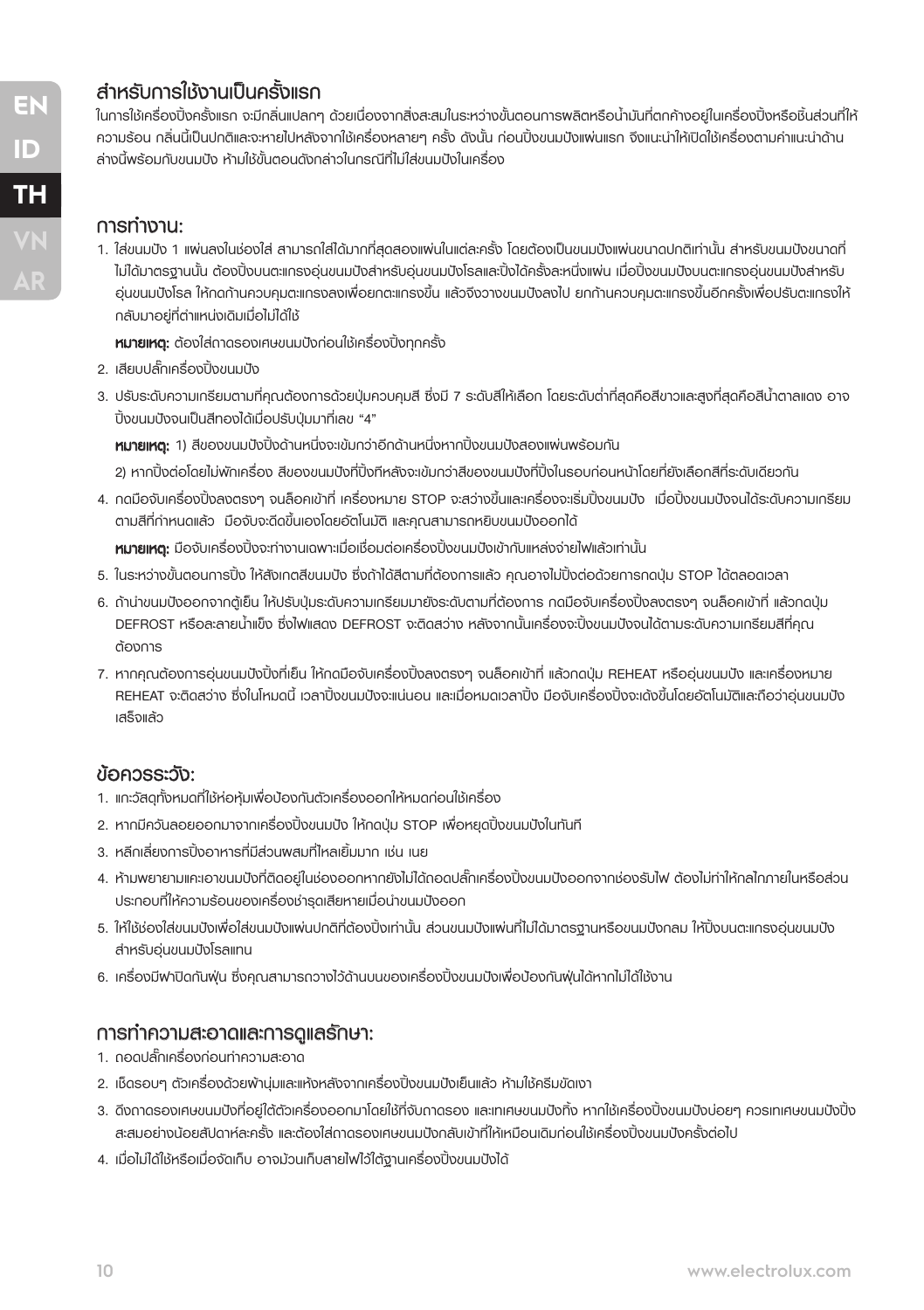# การก�ำจัดทิ้ง



คุณช่วยปกป้องสิ่งแวดล้อมได้!  $\sum_{\text{[Usa} \cup \text{Jy}\bar{\text{C}}\bar{\text{C}}\text{C}}$ ส่งคืนอุปกรณ์ไฟฟ้าที่ชำรุดเสียหายแล้ว ไปยังจุดรวบรวมขยะที่เหมาะสม

**AR VN EN ID TH**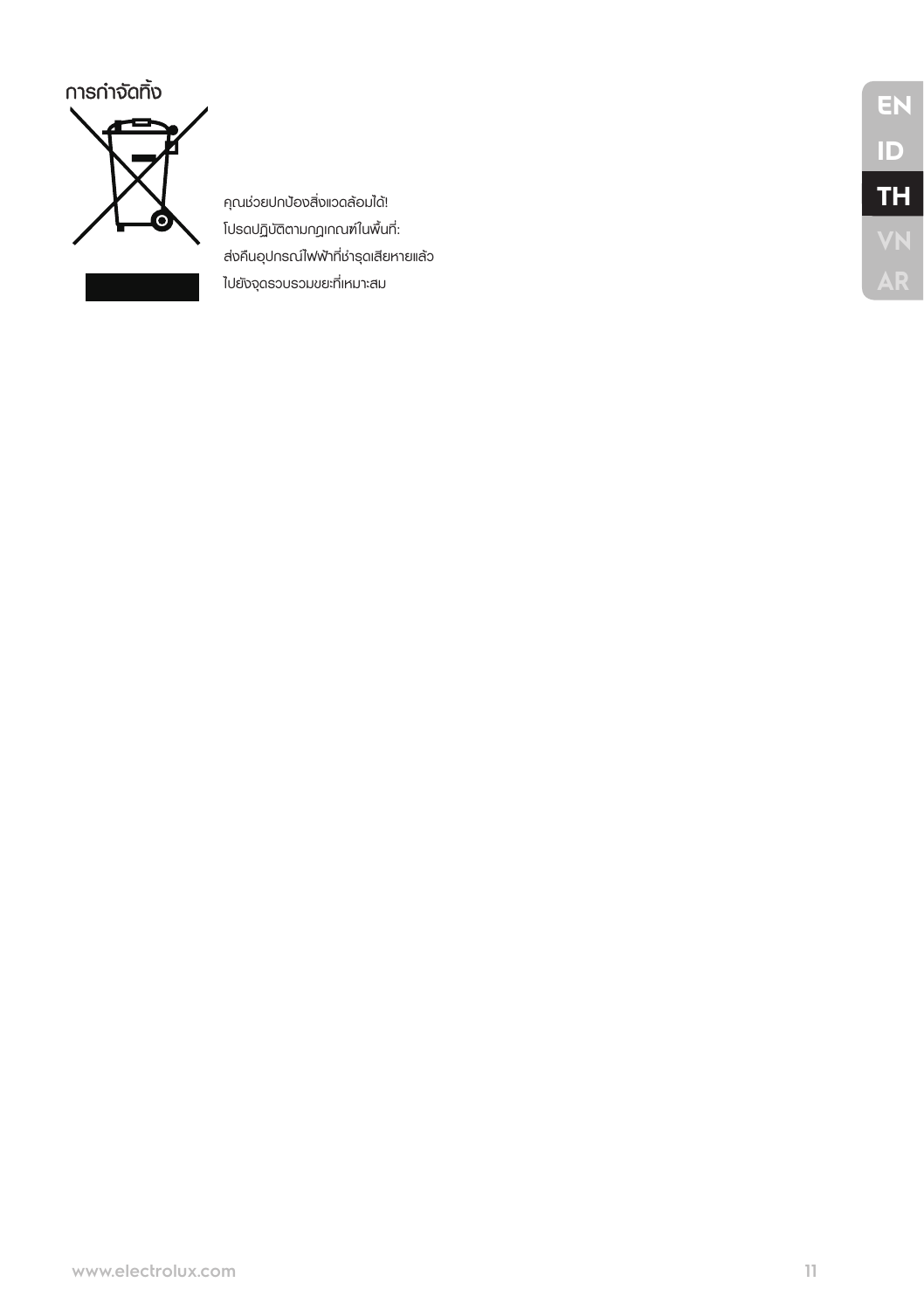# SÁCH HƯỚNG DẦN

Đọc kỹ sổ tay này trước khi sử dụng và cất giữ để tham khảo trong tương lai

# CẤU TAO

- A. Tay cầm điều khiển giá nướng
- B. Khay đưng vun bánh
- C. Tay cầm cho khay đưng vun bánh
- D. Nắp đây chống bui
- E. Giá nướng
- F. Tay cầm trượt
- G. Nút rã đông
- H. Nút làm nóng
- I. Nút hủy (Dừng)
- J. Núm vặn điều khiển màu

# BIÊN PHÁP BẢO VỀ QUAN TRONG

Khi sử dụng thiết bị điện, người dùng cần tuân thủ các biện pháp phòng ngừa cơ bản sau, bao gồm:

- 1. Đọc tất cả hướng dẫn
- 2. Đảm bảo điện áp ổ cắm tương ứng với điện áp ghi trên nhãn định mức của máy nướng bánh mì
- 3. Không chạm vào bề mặt nóng. Chỉ sử dụng tay cầm hoặc núm văn
- 4. Để bảo vệ khỏi điện giật, không nhúng dây, phích cắm, hoặc bất kỳ thành phần nào của máy nướng bánh mì vào nước hoặc chất lỏng khác
- 5. Cần giám sát kỹ khi thiết bị được sử dụng gần trẻ em
- 6. Rút phích cắm của thiết bị khỏi ổ cắm khi không sử dụng và trước khi làm sạch
- 7. Không sử dung bất kỳ thiết bị nào có dây hoặc phích cắm bị hỏng, hoặc trong trạng thái bất thường. Nếu dây nguồn của thiết bị bị hỏng, dây phải được nhà sản xuất, đại lý dịch vụ gần nhất hoặc một người có đủ trình độ thay thế
- 8. Không treo dây điện trên cạnh bàn hoặc quầy, hoặc chạm vào bề mặt nóng
- 9. Không được đặt thiết bị trên hoặc gần bếp khí ga nóng hoặc bếp điện, hoặc trong lò đang cấp nhiệt
- 10.Không sử dụng thiết bị cho mục đích sử dụng nào khác
- 11.Không được cho thức ăn quá khổ, gói bọc giấy hoặc dụng cụ kim loại vào máy nướng do những đồ này có thể gây ra hỏa hoạn hoặc giật điện
- 12.Bánh mỳ có thể bị cháy, do đó máy nướng không được sử dụng gần hoặc bên dưới rèm cửa và các vật liệu bắt lửa khác, các đồ dùng này phải được canh chừng cẩn thận
- 13.Việc sử dụng phụ kiện đi kèm không được khuyến nghị bởi nhà sản xuất thiết bị có thể gây ra thương tích
- 14.Không được cố gắng lấy thực phẩm ra khi máy nướng đang hoạt động
- 15.Hãy đảm bảo lấy bánh mỳ ra ngoài một cách cẩn thận sau khi nướng bánh để tránh gây thương tích
- 16.Thiết bị này đã được tích hợp phích cắm tiếp đất. Hãy đảm bảo rằng ổ cắm trên tường tại nhà bạn cũng được nối tiếp đất phù hợp
- 17. Thiết bị không nhằm mục đích hoạt đông bởi các phương tiên hẹn giờ bên ngoài hoặc hệ thống điều khiển từ xa riêng
- 18.Thiết bị này có thể được sử dụng bởi trẻ em từ 8 tuổi trở lên và người bị suy giảm khả năng thể chất, cảm giác hoặc tinh thần hoặc thiếu kinh nghiệm và hiểu biết nếu như họ được giám sát hoặc hướng dẫn sử dụng thiết bị một cách an toàn và hiểu được các rủi ro có liên quan. Trẻ em không được nghịch thiết bị. Trẻ em không được phép làm sạch và bảo dưỡng trừ khi trẻ lớn hơn 8 tuổi và được giám sát
- 19.Giữ cho thiết bị và dây nguồn thiết bị ngoài tầm với của trẻ em dưới 8 tuổi
- 20.Cảnh báo: trường hợp nướng lát bánh mỳ có chiều dài nhỏ hơn 85mm, bạn phải lưu ý rủi ro có thể bị cháy khi lấy lát bánh mỳ ra
- 21.Không được sử dụng thiết bị ngoài trời
- 22. Thiết bị này nhằm mục đích sử dụng trong ứng dụng hô gia đình và các ứng dụng tương đương chẳng hạn như:
	- khu vực nhà bếp nhân viên trong cửa hàng, văn phòng và các môi trường làm việc khác;
	- nhà trang trại;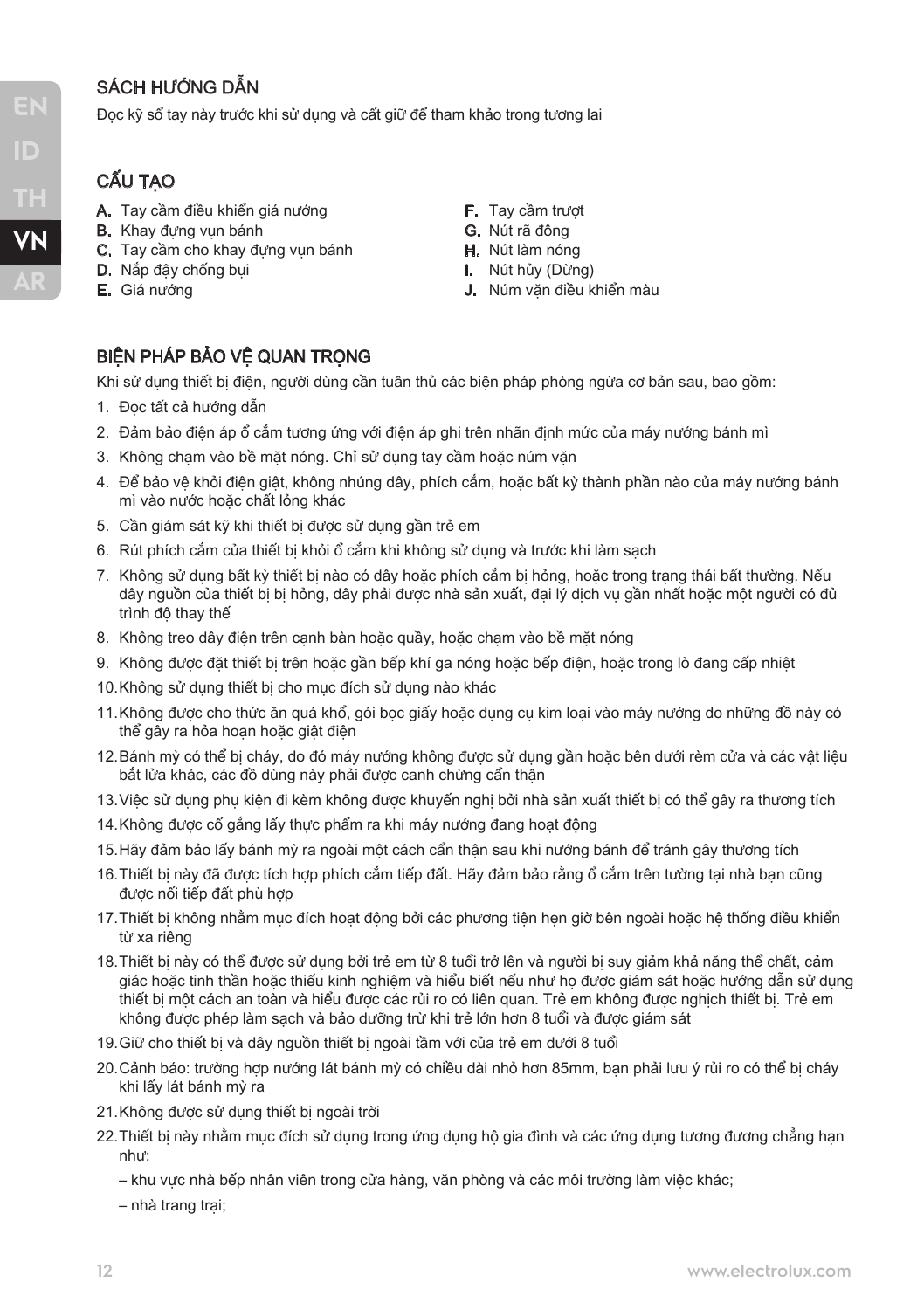- khách lưu trú tại khách sạn, nhà nghỉ và các môi trường lưu trú khác;
- môi trường dịch vụ bữa sáng và giường ngủ

23.Lưu giữ những hướng dẫn này.

# KHI SỬ DỤNG LẦN ĐẦU TIÊN

Do có chất dư hoặc dầu bám lại khi sản xuất trong máy nướng hoặc cấu kiện nhiệt, máy nướng thường có mùi khi sử dụng lần đầu tiên. Hiện tượng này là bình thường và sẽ không xảy ra sau một vài lần sử dụng. Trước khi nướng lát bánh mỳ đầu tiên, chúng tôi đặc biệt khuyến nghị vận hành thiết bị tuân thủ các hướng dẫn dưới đây, trừ khi không có bánh mỳ.

# HOAT ĐỒNG:

1. Cho bánh mỳ vào trong khe đựng bánh mỳ, có thể cho vào nhiều nhất hai lát bánh mỳ mỗi lần. Chỉ có lát thông thường mới có thể cho vào khe đựng bánh mỳ. Bánh mỳ không thường quy chỉ có thể được nướng trên giá nướng và chỉ nướng một bánh mỗi lần. Khi nướng trên giá nướng, ấn tay cầm cho giá nướng xuống để nâng giá nướng lên, sau đó cho bánh mỳ lên trên giá nướng. Nâng tay cầm cho giá nướng lên để đặt lại vị trí cho giá nướng khi không sử dụng

Lưu ý: Đảm bảo rằng khay đưng vun bánh để đúng vi trí trước khi sử dung

- 2. Cắm dây nguồn vào ổ điện.
- 3. Thiết lập núm vặn điều khiển theo màu sắc mong muốn. Có 7 vị trí tương ứng 7 cấp độ, cấp thấp nhất là màu trắng và cấp cao nhất là màu nâu đậm. Lát bánh mỳ có thể được nướng đến màu vàng tại vị trí số "4"

Lưu ý: 1) Màu sắc nướng bánh cho một bên thường có màu tối hơn khi nướng bánh mỳ đôi ở cùng cấp độ. 2) Nếu được nướng liên tục, màu sắc nướng cho bánh mỳ sau thường tối hơn màu của chu trình trước đó có cùng cấp độ

4. Ấn tay cầm trượt dọc xuống cho đến khi tay cầm đến đúng vị trí, đèn báo DỪNG sẽ sáng, và máy bắt đầu nướng. Chỉ khi bánh mỳ được nướng đến màu sắc thiết lập, tay cầm trượt sẽ tự động này lên, và bạn có thể lấy bánh mỳ đã nướng ra

Lưu ý: Chỉ có thể khóa tay cầm trượt khi thiết bị được kết nối với nguồn cấp điện

- 5. Trong quá trình nướng, bạn có thể quan sát được màu nướng. Nếu màu sắc đạt yêu cầu, bạn có thể gián đoạn quá trình nướng bằng cách nhấn nút STOP (DỪNG) bất kỳ lúc nào.
- 6. Nếu bánh mỳ vừa được lấy ra khỏi tủ lạnh. Thiết lập núm vặn điều khiển màu đến màu sắc bạn mong muốn. Ấn tay cầm trượt dọc xuống cho đến khi tay cầm vào đúng vị trí, sau đó ấn nút DEFROST (RÃ ĐÔNG) và đèn báo DEFROST (RÃ ĐÔNG) sẽ sáng. Tại chế độ này bánh mỳ sẽ được nướng đến màu sắc bạn mong muốn
- 7. Nếu bạn muốn làm nóng lại bánh mỳ lạnh đã nướng trước đó. Ấn tay cầm trượt dọc xuống cho đến khi tay cầm đến đúng vi trí, sau đó ấn nút REHEAT (HÂM LAI) và đèn báo REHEAT (HÂM LAI) sẽ sáng. Trong chế độ này thời gian nướng là cố định, do đó ngay khi hết thời gian, tay cầm trượt chính sẽ tự động gạt lên và kết lúc quá trình làm nóng

# CẢNH BÁO:

- 1. Tháo bỏ toàn bộ vỏ bọc bảo vệ trước khi nướng.
- 2. Nếu máy nướng bắt đầu có khói, ấn nút STOP (DỪNG) để dừng nướng ngay lập tức.
- 3. Tránh nướng thức ăn với những nguyên liệu chảy như bơ.
- 4. Không bao giờ được cố lấy bánh mỳ bị ket trong khe mà không rút phích cắm máy nướng từ ổ điện trước. Hãy đảm bảo không gây hư hại đối với cơ chế bên trong hoặc cấu kiện làm nóng khi lấy bánh mỳ ra
- 5. Khe đựng bánh mỳ chỉ được sử dụng để nướng lát bánh mỳ thông thường. Đối với bánh mỳ không thường quy hoặc bánh mỳ tròn, bạn có thể nướng trên giá nướng.
- 6. Có một nắp đậy chống bụi, khi không sử dụng, bạn có thể để nắp máy nướng để ngăn bụi.

# LÀM SẠCH VÀ BẢO TRÌ:

- 1. Ngắt điện từ nguồn điện trước khi làm sạch
- 2. Lau sạch bên ngoài bằng vải mềm khô sau khi máy nướng nguội, không bao giờ sử dụng đánh bóng kim loại
- 3. Kéo khay đựng vụn bánh ở đáy máy nướng ra bằng tay cầm khay đựng vụn bánh và đổ hết vụn bánh. Nếu máy nướng được sử dụng thường xuyên, vụn bánh mỳ tích tụ phải được đổ đi ít nhất một lần một tuần. Đảm bảo rằng khay đựng vụn bánh đóng hoàn toàn trước khi sử dụng lại máy nướng.
- 4. Khi không sử dụng hoặc đang cất, dây nguồn có thể được cuộn lại để bên dưới đáy máy nướng.

**EN**

**ID**

**TH**

**VN**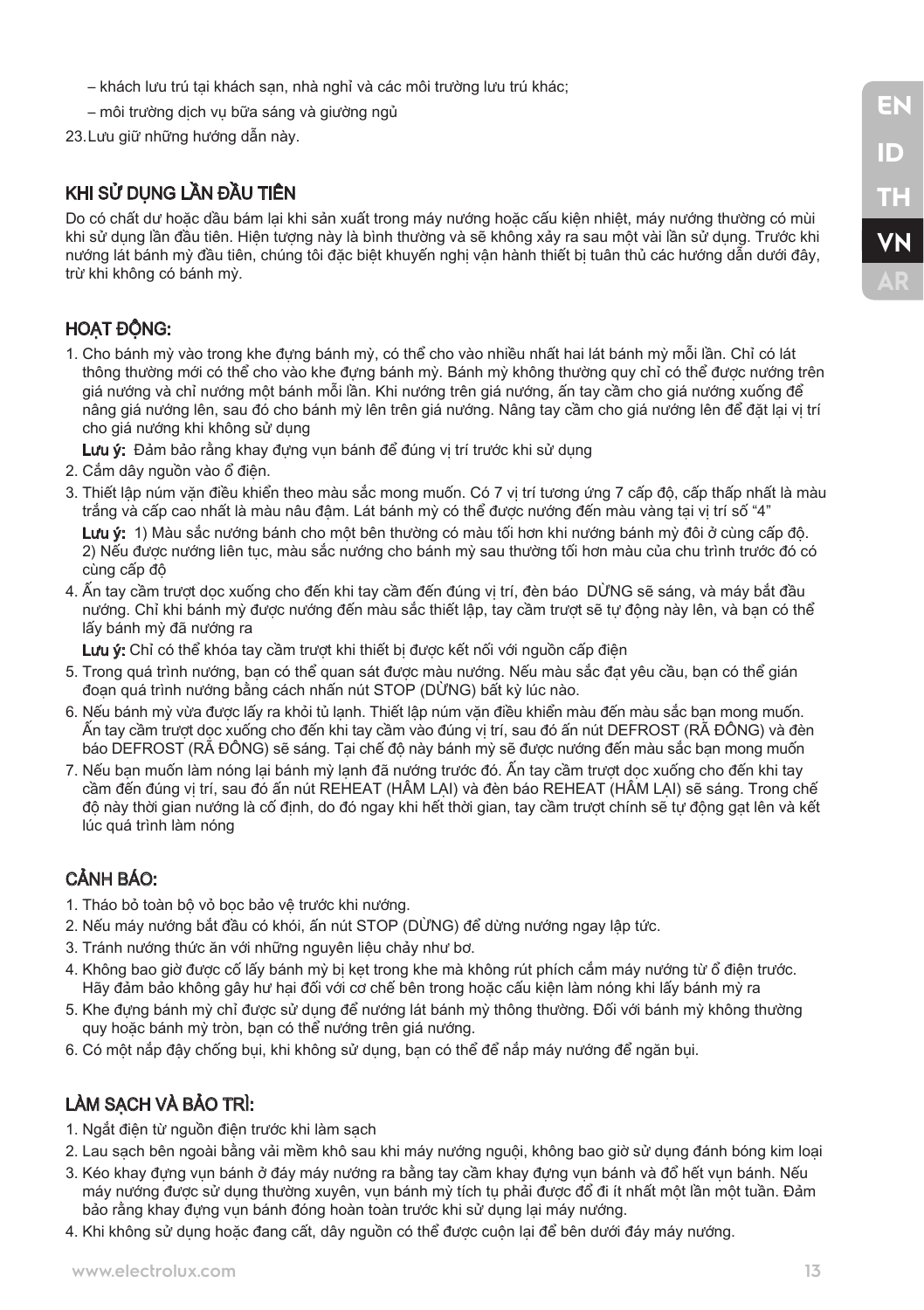# THẢI BỎ THÂN THIỆN VỚI MÔI TRƯỜNG



Bạn có thể giúp bảo vệ môi trường! Xin nhớ tôn trọng các quy định địa phương: gửi các thiết bị điện không hoạt động đến một trung tâm thải bỏ rác thải phù hợp.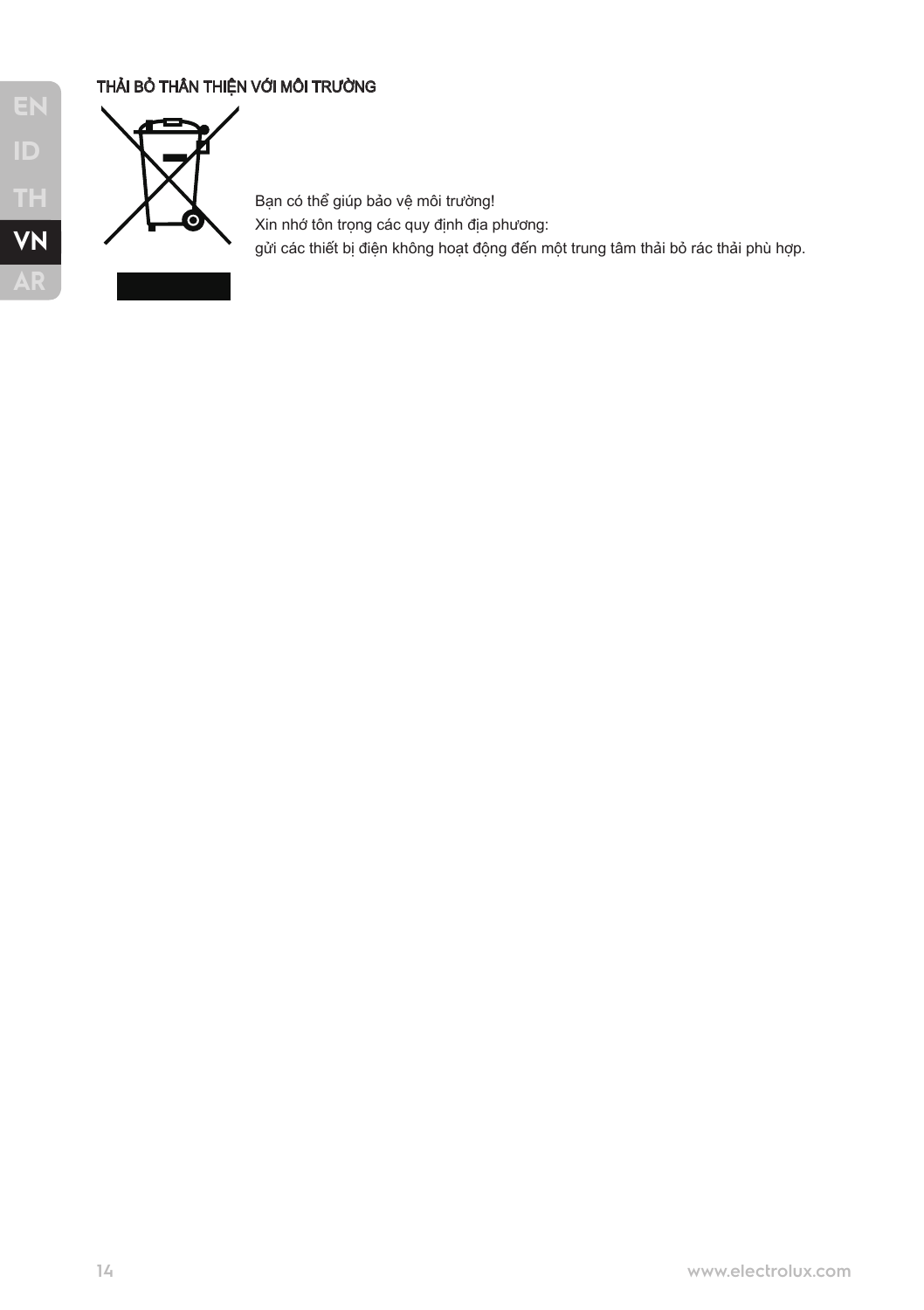# **دليل التعليمات**

اقرأ هذا الكتيب بعناية قبل االستخدام واحتفظ به للرجوع إليه في المستقبل

#### **المكونات**

| ز . مقبض الحمل          | أ. مقبض للتحكم في الرف |
|-------------------------|------------------------|
| ح. إذابة الثلج          | ب. صينية الفتات        |
| ط إعادة التسخين         | ج. مقبض صينية الفتات   |
| ي الإلغاء (الإيقاف)     | د غطاء مضاد للغبار     |
| ك. مقبض التحكم في اللون | هـ. رف التحميص         |

# **إجراءات وقائية مهمة**

- عند استخدام أجهزة كهربائية ينبغي دائماً اتباع احتياطات السلامة الأساسية، بما في ذلك ما يلي: .1 اقرأ جميع اإلرشادات. .2 احرص على تطابق الجهد الكهربائي للمخرج لديك مع الجهد الكهربي الموضح على بطاقة بيانات محمصة الخبز. 3. لا تلمس أيّ سطح ساخن، بل استخدم المقابض فقط. .4 للوقاية من الصدمات الكهربائية، ال تغمر السلك، أو القابس، أو أي جزء من محمصة الخبز في الماء أو أي سائل آخر. 5. لا بد من وجود إشراف دقيق عند استخدام الأطفال الجهاز أو بالقرب منهم. 6. افصل الوحدة عن المأخذ عندما لا يكون الجهاز مستخدماً وقبل التنظيف 7. لا تشغل أيّ جهاز إذا تعرّض السلك أو القابس للتلفّ أو في حالة غير طبيعية. في حال تلف سلك التيار الكهربائي، ينبغي استبداله لدى وكيل خدمات الشركة المصنعة األقرب لك أو أشخاص مؤهلين على نحو مماثل. 8. لا تدع السلك يتدلّى فوق حافّة الطاولة أو المنضدة، ولا تدعه يلامس الأسطح الساخنة. .9 ال تضع الجهاز على أو بالقرب من موقد ساخن يعمل بالغاز أو الكهرباء، أو بداخل فرن ساخن. 10 ُ . ال تستخدم الجهاز إال للغرض المصمم له. .11 يجب عدم إدخال األطعمة الضخمة، أو عبوات الرقائق المعدنية أو األوعية في محمصة الخبز حيث قد تتسبب في الحرائق أو الصدمات الكهربائية. .12 قد يحترق الخبز، لذا يجب عدم استخدام محمصة الخبز بالقرب من أو أسفل الستائر والمواد األخرى القابلة لالشتعال ويجب توخي الحذر منها. .13 قد يتسبب استخدام ملحقات ال توصي بها الشركة المصنعة في حدوث إصابات. .14 ال تحاول نزع الطعام بعد تشغيل محمصة الخبز. 15. تأكد من إخراج الخبز بحرص بعد تحميصه تجنبأ للإصابات. .ً .16 هذا الجهاز مزود بقابس مؤرض. يرجى التأكد من أن المأخذ الجداري في منزلك مؤرض جيدا .17 لم يصمم الجهاز ليتم تشغيله بواسطة ساعة توقيت خارجية أو نظام منفصل للتحكم عن بعد. 18. يمكن استخدام الجهاز من قبل الأطفال الذين تجاوزوا الثامنة من العمر والأشخاص الذين يعانون من انخفاض القدرات الجسدية أو الحسية أو العقلية أو من يفتقرون إلى الخبرة والمعرفة إذا كان ذلك تحت اإلشراف أو بعد تزويدهم بإرشادات حول استخدام الجهاز بطريقة آمنة وفهم المخاطر التي ينطوي عليها. ال ينبغي لألطفال العبث بالجهاز. وال يجوز تنظيف أو صيانة الجهاز بواسطة األطفال ما لم تتجاوز أعمارهم 8 سنوات وما لم يقوموا بذلك تحت اإلشراف. 19. يُحفظ الجهاز والسلك بعيداً عن متناول الأطفال أقل من ثماني سنوات. .20 تحذير: إذا كنت تقوم بتحميص شرائح خبز صغيرة بطول أقل من 85 مم، فيجب االنتباه إلى مخاطر االحتراق المحتملة عند إخراج الشرائح. .21 ال تستخدم هذا الجهاز في الهواء الطلق.
	- 22. الجهاز مصمم للاستخدام في الأغر اض المنز لية أو في غير ها من التطبيقات المماثلة مثل:

**EN ID TH VN AR**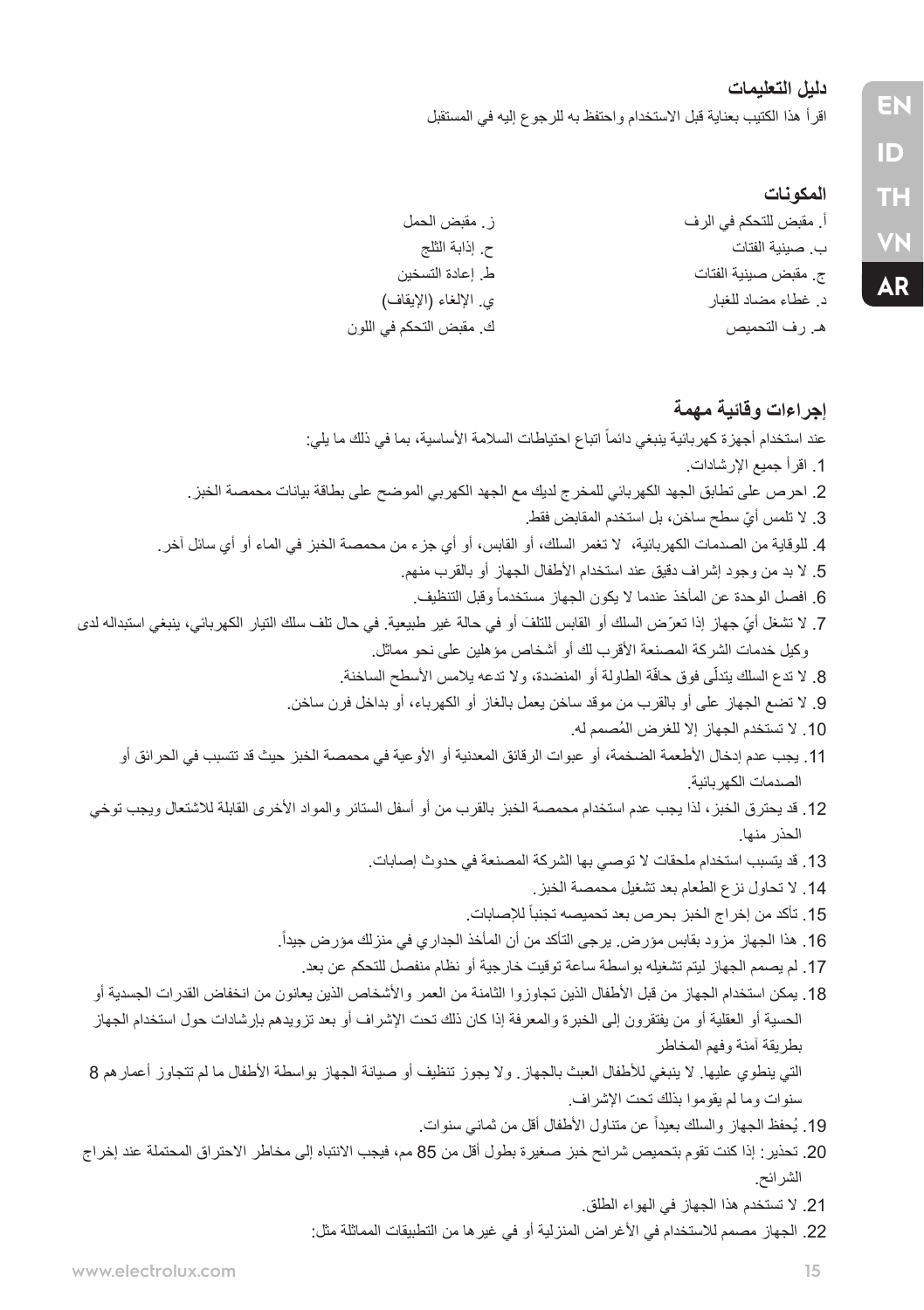- مناطق الطبخ المخصصة للموظفين في المحالت التجارية والمكاتب وغيرها من بيئات العمل، - البيوت الريفية، - من قبل النزالء في الفنادق والموتيالت وغيرها من البيئات السكنية، - األماكن التي تقدم خدمة المبيت واإلفطار.

.23 احتفظ بهذه التعليمات.

# **لالستخدام للمرة األولى**

نظراً لوجود رواسب أو زيت من عملية التصنيع في محمصة الخبز أو عنصر التسخين، عادة ما ينبعث منها رائحة عند الاستخدام لأول مرة. هذا أمر طبيعي ولن يتكرر بعد االستخدام لعدة مرات. قبل تحميص شريحة الخبز األولى، من المفترح بشدة تشغيل الجهاز باتباع التعليمات أدناه، إال في حالة عدم وجود خبز.

#### **التشغيل:**

.1 ضع شريحة الخبز في فتحة الخبز، يمكنها وضع شريحتين كحد أقصى في كل مرة. يمكن فقط وضع شرائح العادية في فتحة الخبز. يمكن فقط تحميص الخبز باألحجام أو األشكال غير المعتادة على رف التحميص وفقط قطعة واحدة بكل مرة. عند التحميص على رف التحميص، اضغط على مقبص التحكم في الرف لرفع رف التحميص، ثم ضع الخبز على رف التحميص. ارفع مقبض التحكم في الرف .ً إلعادة ضبط الرف عندما ال يكون مستخدما

**ملحوظة:** تأكد أن صينية الفتات في وضعها تماماً قبل الاستخدام.

- .2 قم بتوصيل سلك الكهرباء في المأخذ.
- 3. اضبط مقبض التحكم في اللون على اللون الذي ترغبه. هناك 7 مستويات، الأقل منها هو الأبيض والأعلى هو البني الداكن. يمكن تحميص شرائح الخبز إلى لون ذهبي على الوضع "4". ملحوظة: 1) يكون لون التحميص لجانب واحد داكناً أكثر للخبز مزدوج الجهات بالمستوى ذاته.
	- 2) مع استمر ار عملية التحميص، يكون لون التحميص للخيز التالي داكنـاً أكثر من لون الدورة السابقة عند نفس المستوى<sub>.</sub>
- 4. اضغط مقبض الحمل عامودياً إلى أن يكون بمكانه، سيومض مؤشر التوقف وتبدأ عملية التحميص. بعد وصول الخبز المحمص إلى اللون المحدد مسبقاً، سيثب مقبض الحامل أوتوماتيكياً، ويمكنك إخراج الخبز بسهولة. ملحوظة: يمكن غلق مقبض الحمل فقط عند توصيل الجهاز بمصدر الكهرباء.
- .5 خالل عميلة التحميص، يمكنك مالحظة لون التحميص. إن كنت ترغب بذلك، يمكنك مقاطعة عملية التحميص بالضغط على زر اإليقاف بأي وقت.
- 6. إذا أُخرج الخبز من الثلاجة. اضبط مقبض التحكم في اللون على اللون الذي تر غبه. اضغط على مقبض الحمل عامودياً إلى أن يثبت في موضعه، ثم اضغط على زر إذابة الثلج وسيومض المؤشر الخاص بذلك. في هذا الوضع سيتحمص الخبز إلى اللون الذي ترغبه.
- 7. إذا رغبت في إعادة تسخين خبز محمص بارد. اضغط على مقبض الحمل عامودياً إلى أن يثبت في موضعه، ثم اضغط على زر إعادة التسخين وسيومض المؤشر الخاص بذلك. في هذا الوضع يُحدد الوقت، وطالما الوقت ينقضي، سيثب مقبض الحمل أوتوماتيكياً وينهي عملية إعادة التسخين.

#### **تحذير:**

- .1 قم بإزالة كل الغالف الواقي قبل التحميص.
- .2 إن بدأ الدخان في االنبعاث من محمصة الخبز، اضغط زر اإليقاف إليقاف التحميص على الفور.
	- 3. تحنب تحميص الأطعمة ذات المكونات الرطبة للغاية مثل الزبد.
- 4. لا تحاول مطلقاً إزالة خبز عالق في الفتحات دون فصل محمصة الخبز عن مأخذ الكهرباء أولاً. احرص على عدم إتلاف الألية الداخلية أو عناصر التسخين عند إخراج الخبز.
	- .5 تستخدم فتحة الخبز فقط لتحميص شرائح الخبز المعتادة. أما بالنسبة للخبز غير بأشكال غير معتادة أو الدائري، يمكنك تحميصه على رف التحميص.
		- 6. هناك غطاء مضاد للغبار، عندما لا يكون الجهاز مستخدماً، يمكنه وضعه فوق محمصة الخبز لمنع الغبار من الوصول إليها.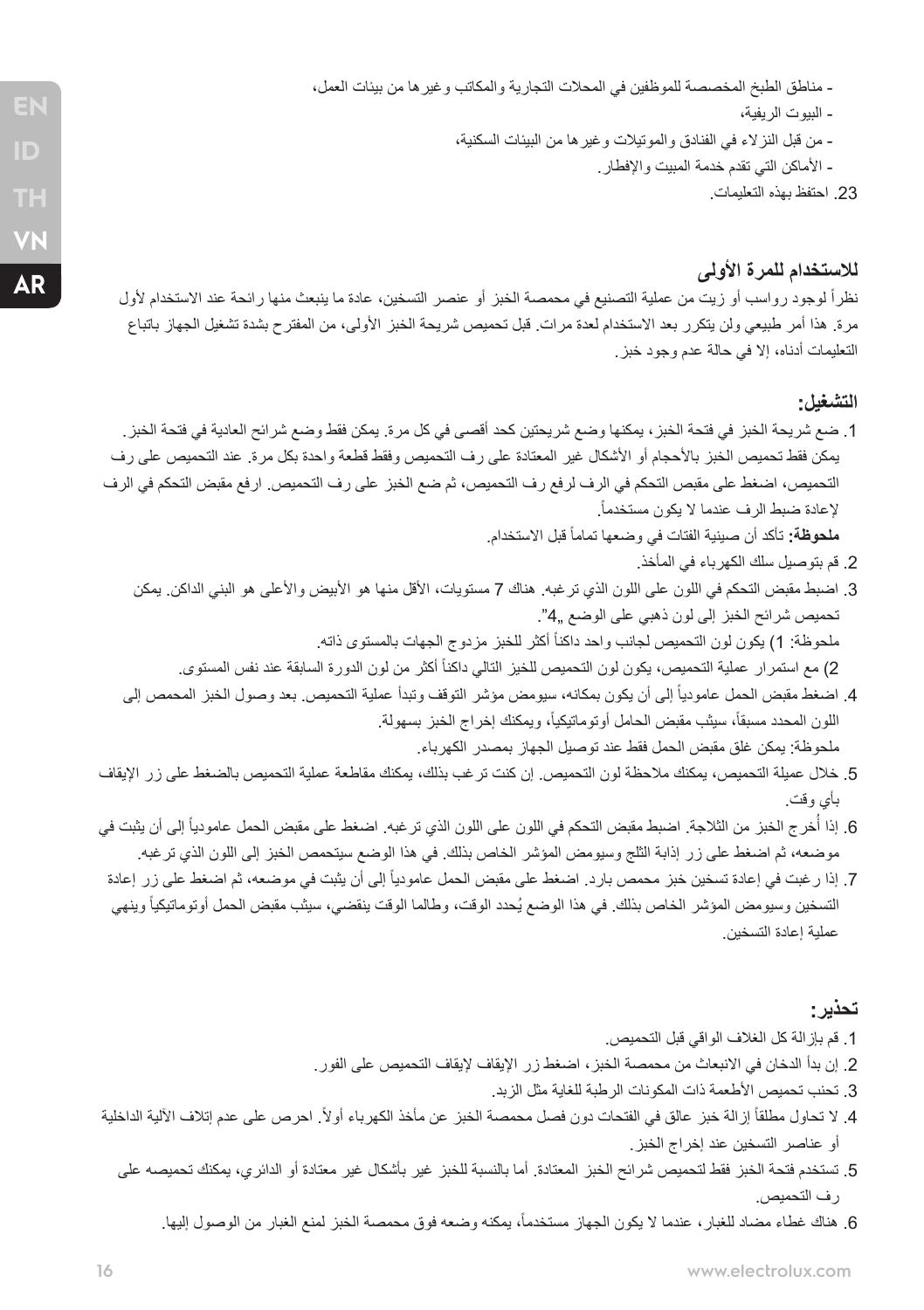# **التنظيف والصيانة**

- .1 افصل الجهاز عن مصدر الكهرباء قبل التنظيف.
- 2. امسح الجزء الخارجي بقطعة قماش ناعمة جافة بعد أن تبرد محمصة الخبز، ولا تستخدم مطلقاً طلاء المعادن.
- .3 اسحب صينية الفتات من قاع محمصة الخبز من مقبض صينية الفتات وأفرغها. إن لم تكن محمصة الخبز تستخدم بشكل متكرر، يجب إخراج فتات الخبز المتراكمة على الأقل مرة أسبوعياً. تأكد من انغلاق صينية الفتات تماماً قبل استخدام محمصة الخبز مرة أخرى
	- .4 عندما ال تكون محمصة الخبز مستخدمة أو مخزنة، يمكن لف سلك الكهرباء تحت قاع محمصة الخبز

# **التخلص من الجهاز بطريقة آمنة بيئيا**



يمكنك المساعدة في حماية البيئة!

قم بتسليم الأجهزة الكهربائية غير العاملة إلى أحد المراكز المختصة بالتخلص من النفايات.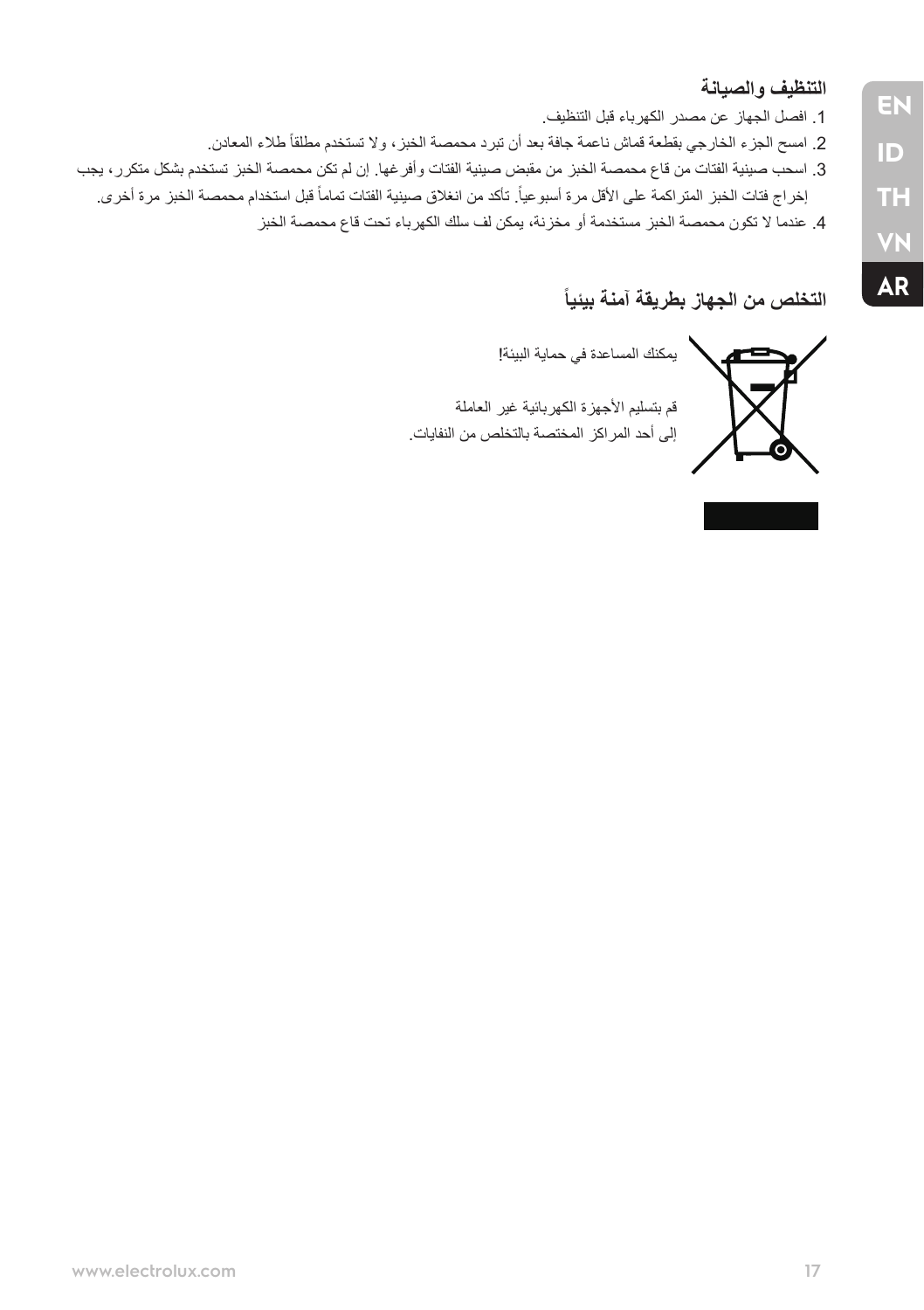#### 中国

伊莱克斯(中国)电器有限公司 中国,上海,静安区共和新路1968号大宁国际广场 8号楼5室 办公电话: +86 21 3178 1000 传真: +86 21 3387 0368 售后服务: +86 9510 5801 网站: www.electrolux.com.cn

#### 台灣

新加坡商伊萊克斯股份有限公司 台灣分公司 22065新北市板橋區縣民大道2段68號9F 免付費客服專線: 0800-888-259 傳真: 886-2-8964-5269 電郵: service.tw@electrolux.com 網站: www.electrolux.com.tw

#### **KOREA**

Electrolux Korea limited 9F, Pine Avenue B, 100 Euljiro, Jung-gu, Seoul, Korea 04551 Korea Tel : +82 2 6020-2200 Fax: +82 2 6020-2271~3 Customer Care Services : +82 1566-1238 Email : homecare.krh@electrolux.com Website: www.electrolux.co.kr

#### **INDONESIA**

Indonesia Tel: 021 – 50817300 Fax: 021 – 50817399 Customer Care Services: 0804 111 9999 SMS: 0812 8088 8863 Email: customercare@electrolux.co.id Website: www.electrolux.co.id PT. Electrolux Indonesia Electrolux Building Jl.Abdul Muis No. 34, Petojo Selatan, Gambir Jakarta Pusat 10160

#### **PHILIPPINES**

Electrolux Philippines, Inc. 10th Floor. W5th Avenue Building 5th Avenue Corner 32nd Street Bonifacio Global City, Taguig Philippines 1634 Trunkline: +63 2 737 4756 Domestic Toll Free: 1 800 10 845 care 2273 Customer Care Services: +63 2 845 care 2273 Email: wecare@electrolux.com Website: www.electrolux.com.ph

#### **THAILAND**

Electrolux Thailand Co., Ltd. Electrolux Building 14th Floor 1910 New Petchburi Road Bangkapi, Huay Kwang Bangkok 10310 Thailand Tel: +66 2 725 9100 Fax: +66 2 725 9299 Customer Care Services: +66 2 725 9000 Email: customercarethai@electrolux.com Website: www.electrolux.co.th

#### **VIETNAM**

Electrolux Vietnam Ltd Floor 9th, A&B Tower 76 Le Lai Street Ben Thanh Ward - District 1 Ho Chi Minh City Vietnam Tel: +84 8 3910 5465 Fax: +84 8 3910 5470 Customer Care Services: 1800-58-8899 Email: vncare@electrolux.com Website: www.electrolux.vn

#### **MALAYSIA**

Electrolux Home Appliances Sdn Bhd Lot C6, No. 28, Jalan 15/22, Taman Perindustrian Tiong Nam, 40200 Shah Alam, Selangor Malaysia Customer Care Services Tel: +60 3 5525 0800 Customer Care Services Fax: +60 3 5524 2521 Email: malaysia.customercare@electrolux.com Website: www.electrolux.com.my

#### **SINGAPORE**

Electrolux SEA Pte Ltd 1 Fusionopolis Place, Galaxis #07-10 (West Lobby) Singapore 138522 Customer Care Services: +65 6727 3699 Fax: +65 6727 3611 Email: customer-care.sin@electrolux.com Website: www.electrolux.com.sg

#### **AUSTRALIA**

Electrolux Home Products Pty Ltd ABN 51 004 762 341 163 O'Riordan Street, Mascot, NSW 2020, Australia Customer Service Phone: 1300 365 305 Website: www.electrolux.com

#### **NEW ZEALAND**

Electrolux (NZ) Limited 3-5 Niall Burgess Road, Mt. Wellington, Auckland, New Zealand Phone: (09) 9573 2220 Customer Service Phone: 0508 730 730 Website: www.electrolux.com

#### **HONG KONG**

大昌貿易行有限公司 電器維修中心 香港九龍灣啟祥道20號 大昌行集團大廈5樓 服務熱線: +(852) 3193 9888 電子郵件: dchead@ead.dch.com.hk 網頁: www.electrolux.com.hk

#### **UAE**

Electrolux Appliances Middle East DMCC Address: Floor 40, Mazaya Business Avenue BB1, JLT Dubai, United Arab Emirates Mailing Address: PO Box 336148 Dubai, UAE Switch: +971 4 5100 200